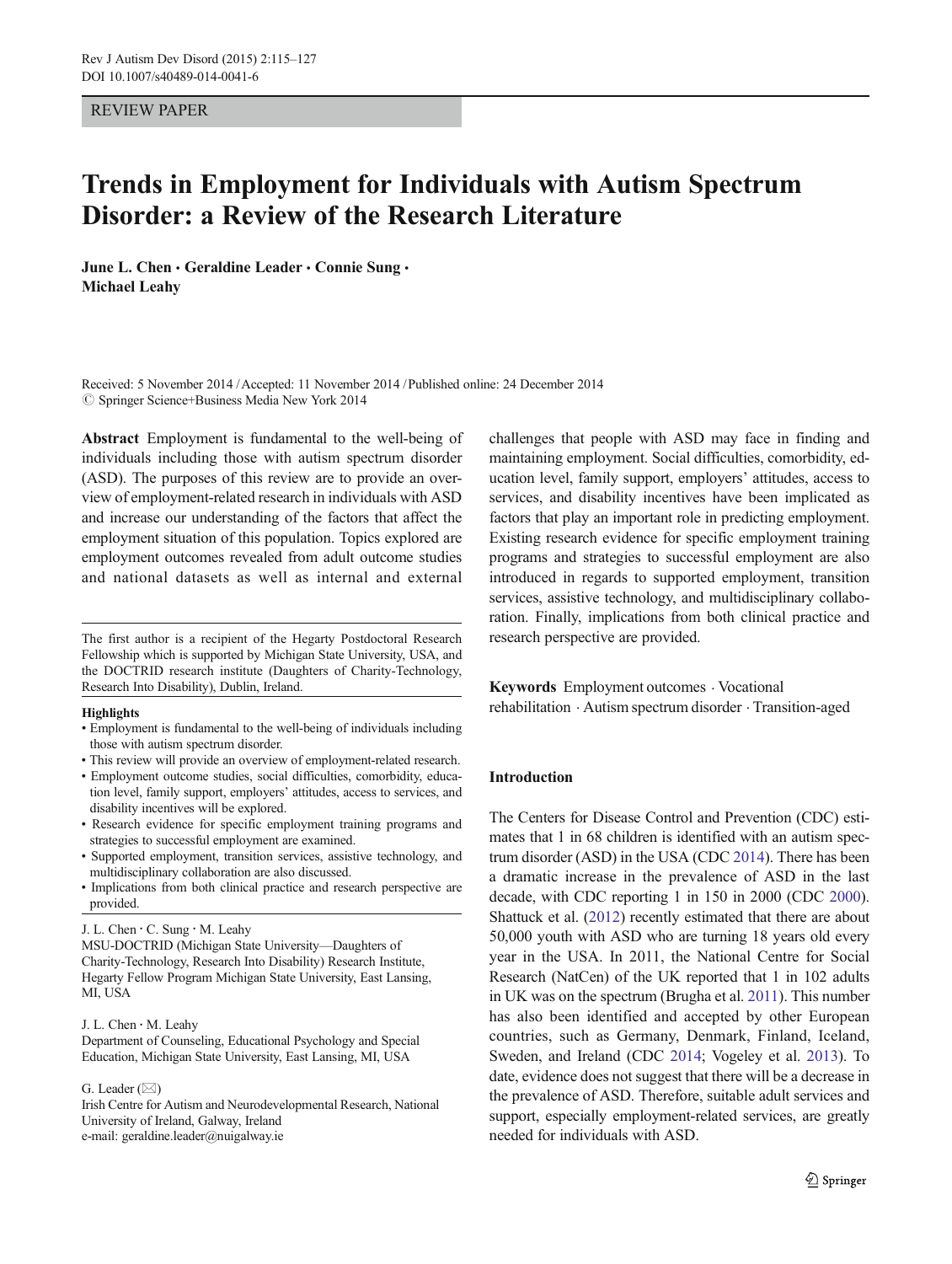Being employed involves integrating into a social network, contributing to society, making choices and decisions, being seen as part of a society, and being less reliant upon publically funded programs (Roux et al. [2013](#page-11-0)). As a necessary component of adult life, employment is one of the most desirable achievements for every individual, including people with ASD, when we enter our adulthood (Bennett and Dukes [2013;](#page-9-0) Roux et al. [2013;](#page-11-0) Wilczynski et al. [2013.](#page-12-0) Successful employment increases an individual's social status and financial independence and maintains a person's physical and psychological health, thereby improving his/her quality of life (Fleming et al. [2013;](#page-9-0) Gerhardt and Lainer [2011](#page-10-0)). However, it is sometimes challenging for an individual to gain and maintain a meaningful job, and it is even harder for people with deficits in social skills, such as people with ASD (Hendricks [2010;](#page-10-0) Müller et al. [2003\)](#page-11-0). Employment involves a complex social dynamic, which continually changes according to different circumstances and requires flexible coping strategies (Shattuck and Roux [2014\)](#page-11-0). The unique features of employment increase the specific challenges for individuals with ASD, who are characterized as experiencing lifelong difficulties in social interactions. Recently, research has investigated employment issues among people with ASD. The main aims of this review paper are to increase our understanding of the current employment situations, challenges to successful employment, and strategies for successful employment of individuals with ASD, and to highlight areas for future research.

# Employment Outcomes

Major priorities of employment-related studies is to investigate employment outcomes of individuals with ASD, and to identify their working status, areas where they are employed, average earnings, and working hours.

# Adult Outcome Studies

Early adult outcome studies have demonstrated a poor employment situation for individuals with ASD. Rutter et al. [\(1967\)](#page-11-0) followed 63 individuals who received their diagnosis of autism during 1950 to 1958, and they found that only three individuals had paid jobs when they became adults. Kanner [\(1973\)](#page-10-0) reported that among 96 individuals who were initially diagnosed with autism, only 11 had jobs by the time they were in their twenties and thirties. Lotter [\(1974\)](#page-11-0) also reported that among 22 adolescents who were on the spectrum, only 1 found a job after they completed their education. Worldwide adult outcome studies continue to report low employment rates of individuals with ASD. Kobayashi et al. [\(1992\)](#page-10-0) reported that 20 % were employed in a Japanese sample; Whitehouse et al. ([2009\)](#page-12-0) reported an employment rate of 18 % in a UK study. However, Eaves and Ho ([2008\)](#page-9-0)

illustrated that 56 % of a Canadian sample had worked after entering adulthood.

Underemployment is another common issue among individuals with ASD. Studies illustrate that people on the spectrum are being poorly paid with very limited weekly working hours. Howlin et al. [\(2004\)](#page-10-0) followed 68 individuals from an average age of 7 to 29 years; they found that only two were working on full salary when they entered adulthood. Eaves and Ho ([2008](#page-9-0)) reported that most of the employed individuals were volunteering or working in part-time jobs, and the average working time was 5 h a week. Taylor and Seltzer [\(2011\)](#page-12-0) conducted a longitudinal study which investigated 66 individuals with ASD for 10 years; they found that only 6 % of the participants had competitive jobs, and 12 % were in supported employment, but none of them worked full-time.

Despite the unsatisfactory employment outcomes of individuals with ASD, it has also been reported that people who are employed are generally experiencing better adult outcomes, including better quality of life and cognitive performance, than those who are unemployed (García-Villamisar et al. [2002](#page-10-0); Howlin et al. [2004](#page-10-0)).

The literature has also examined employment outcomes for individuals with high functioning autism and Asperger's syndrome. It was hypothesized that better outcomes should be found among these higher functioning individuals (Howlin [2000\)](#page-10-0). However, the existing studies failed to support this optimistic hypothesis. While a slightly larger number of employment rates were reported, which ranged from 11 to 55 % (Farley et al. [2009](#page-9-0); Howlin [2000;](#page-10-0) Hurlbutt and Chalmers [2004](#page-10-0); Larsen and Mouridsen [1997](#page-10-0); Szatmari et al. [1989;](#page-12-0) Venter et al. [1992\)](#page-12-0), the majority of these individuals were underemployed. Studies demonstrated that although these young adults finished their secondary education, and some of them even obtained post-secondary certificates and degrees, they were still being employed in unskilled low-level jobs, working much few hours per week, being poorly paid, and unable to sustain a job for an extended period of time (Howlin [2000](#page-10-0); Hurlbutt and Chalmers [2004](#page-10-0); Larsen and Mouridsen [1997](#page-10-0); Mawhood and Howlin [1999](#page-11-0); Müller et al. [2003\)](#page-11-0).

In general, adult outcome studies have provided basic information about employment situations of individuals with ASD, yet their limitations are obvious. First, while most adult outcome studies include employment as part of their outcome variables, limited studies have been conducted to investigate specific employment-related issues. Second, the majority of the studies did not use standardized assessment tools, but rather subjective and narrative descriptions which limit comparisons across studies. Howlin et al. [\(2000\)](#page-10-0) indicated that the work records of these individuals were usually very unstable. To address this problem, Taylor and Seltzer [\(2012](#page-12-0)) developed a vocational index with 11 categories coded on a 9 point scale. However, the feasibility of this instrument being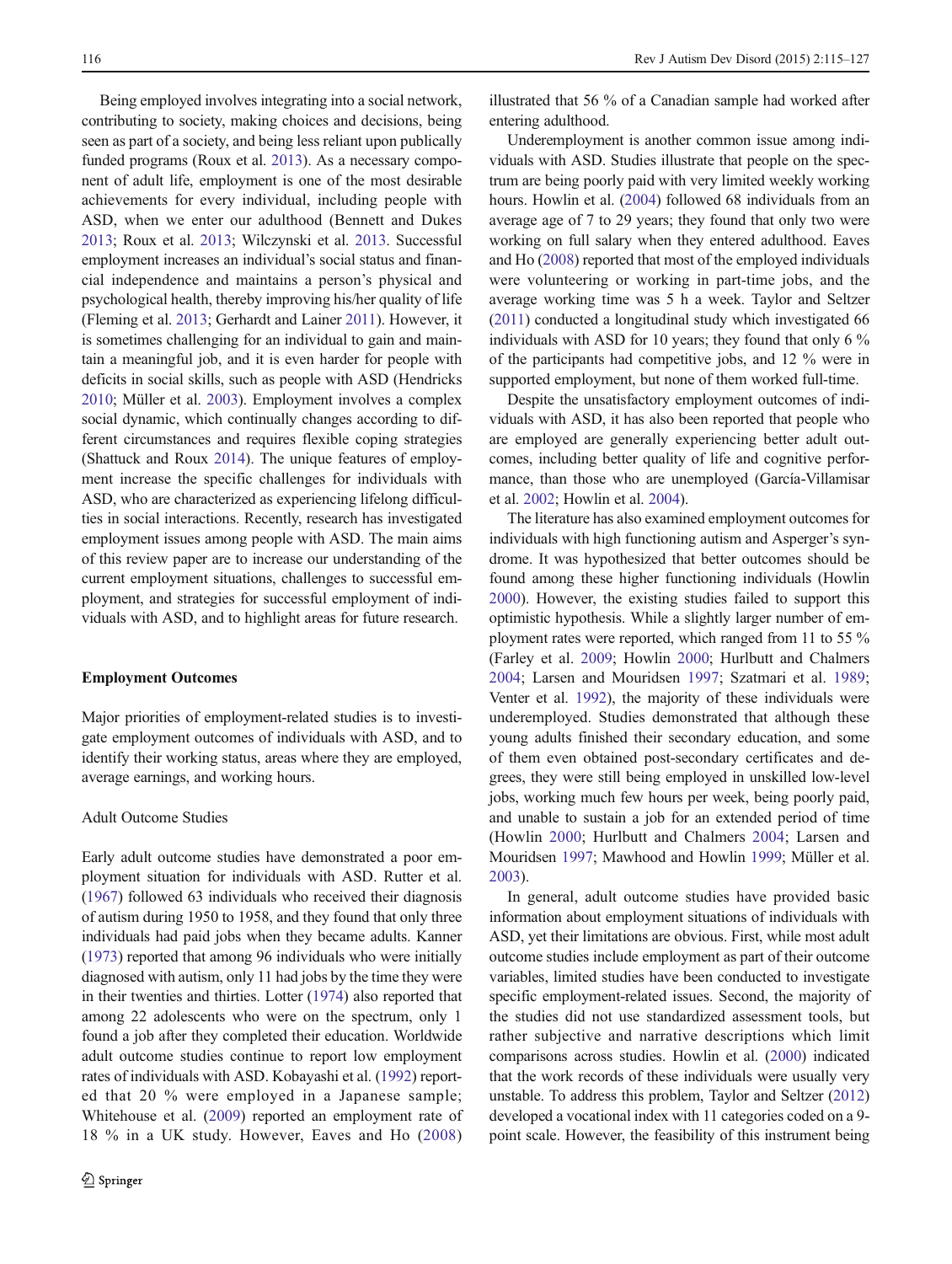used in a wide diversity of samples still needs to be examined. Third, for most of the follow-up studies, limited sample size was a crucial issue, with a relatively small number of participants.

# National Datasets

National datasets can also serve as another method of analyzing employment outcomes for individuals with ASD. The current literature mainly reports using data from the National Longitudinal Transition Study-2 (NLTS2) dataset and the Rehabilitation Service Administration (RSA-911) dataset. Both datasets are nationally operated in the USA for collecting service-related information and outcomes of individuals with disabilities.

National Longitudinal Transition Study-2 (NLTS2) With the launch of NLTS2 in the USA in 2001, ASD was for the first time categorized separately in national longitudinal data collection. This database traced individuals' post-school experiences, including academics, employment, and social adjustment (Wagner et al. [2005\)](#page-12-0).

The NLTS2 data continuously reports that young adults with ASD demonstrate the lowest employment rates among people with disabilities. The first wave of data revealed that only 15 % of young adults with ASD were employed during the first year after leaving high school, when compared to the 54 % employment rate of other high school graduates with disabilities (Cameto [2003\)](#page-9-0). The following waves of the data continued to identify the rates of individuals who were employed at least once since high school graduation. While the rate increased steadily for individuals on the spectrum from 15 to 63 %, it was always lower than the average rate for all disability groups, which increased from 54 to 91 %. The dataset was also used to investigate the number of individuals who were in employment at the point of data collection. Similarly, rates for people on the spectrum (from 37 to 45 %) were always significantly lower than those for people with other disabilities (from 60 to 72 %) (Newman et al. [2011](#page-11-0); Newman et al. [2010;](#page-11-0) Sanford et al. [2011](#page-11-0)).

Other studies using the same dataset also highlighted the vulnerable situation of young adults on the spectrum. Shattuck et al. [\(2012](#page-11-0)) found that 55 % of the young adults with ASD had held paid employment during the first 6 years after leaving high school, which was the lowest rate when compared with their peers with learning disability (LD; 94 %), intellectual disability (ID; 69 %), and speech/language impairment (SLI; 86 %). The first 2 years post-high school were the most at risk time for young adults with ASD to be unemployed, as more than 50 % were found to have no participation in any kind of employment or related education. Roux et al. [\(2013\)](#page-11-0) further reported that besides the lowest employment rate among all disability groups, young adults with ASD also earned a

significantly lower wage (\$8.10) than their peers with other disabilities (emotional disability, ED, \$11.90; LD, \$11.20; SLI, \$12.00) and one fifth of them worked full-time (>35 h per week) which was about one half the rate of the ID group  $(40\%)$  and about one third of the rate of the ED  $(61\%)$ , LD (73 %), and SLI (63 %) groups. The study also found that young adults with ASD had fewer jobs and less variation in types of jobs than others in comparison groups. Migliore and Zalewska [\(2012\)](#page-11-0) did discover some encouraging information from the national dataset. They found that although 42 % of the youth on the spectrum earned less than the federal minimum wage, over 85 % of those who had a job reported liking their job very much, or fairly well.

A comparatively comprehensive overview of employment outcomes for young adults with ASD in the USA can be drawn from NLTS2 dataset. Yet, there is a limitation in using this national dataset, because it only traced youth who participated and completed their special education during the data collection years. In other words, no information was collected for those who were not involved in special education services, or who exited the school system before the project was launched. Moreover, when the project was completed in 2009, no further data has been collected since then.

Rehabilitation Service Administration (RSA-911) Rehabilitation Service Administration (RSA-911) dataset is a nationwide individual-level database that annually collects employment-related information of people with disabilities in the USA who are served through the public rehabilitation program. It provides information about individual's employment status, weekly working hours, and hourly wages, as well as use of state vocational rehabilitation (VR) services, including services of assessment and diagnosis, rehabilitation counseling, college or university training, job placement, onthe-job support, etc. (Dutta et al. [2008](#page-9-0); Wittenburg and Maag [2002\)](#page-12-0).

The needs for VR services among adults with ASD rapidly increased after 2000. Cimera and Cowan [\(2009\)](#page-9-0) illustrated an increase of more than 121 % from 2002 to 2006. From 2006 to 2010, the number kept increasing by 130 % (Migliore et al. [2014\)](#page-11-0). Recently, Burgess and Cimera [\(2014\)](#page-9-0) reported that from 2002 to 2011, the number of adults with ASD seeking VR services increased by 792 %.

Compelling facts of employment outcomes and related VR service provision have been revealed by examining the RSA-911 dataset. Schaller and Yang [\(2005\)](#page-11-0) indicated that among 1323 service seekers who were on the spectrum, 62 % received either services for competitive employment or supported employment service, and 66 % achieved successful employment after receiving VR services. Similar results were reported by Lawer et al. [\(2009\)](#page-10-0), that 42 % of service users with ASD obtained employment when they exited the VR system, which is the highest among all the participants in their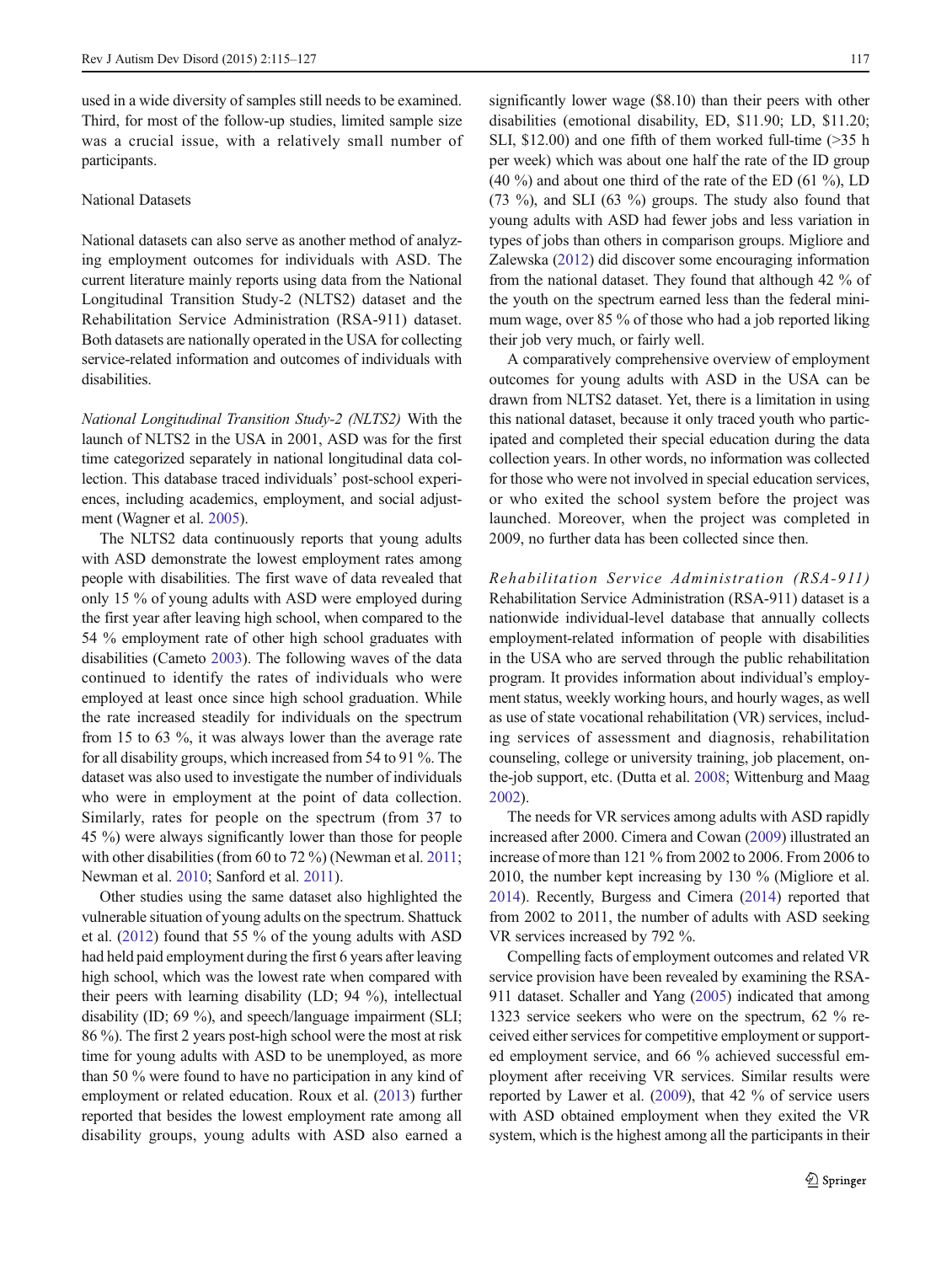study (other service users included individuals with intellectual disability (39 %), specific learning disability (38 %), and other impairment (35 %)). Migliore et al. [\(2014\)](#page-11-0) confirmed the findings by longitudinally examining the rehabilitation rates from 2006 to 2010. They found that youth with ASD always had a higher rehabilitation rate (50–58 %) than their peers with ID (44–52 %) or other disabilities (46–55 %). These results were quite encouraging in assuring an optimal rehabilitation outcome of individuals with ASD, if appropriate rehabilitation services and support are provided. Nevertheless, researchers also stated that these findings were not representative of the whole ASD population. Lawer et al. [\(2009\)](#page-10-0) indicated that there were still a large number of people on the spectrum who had not received VR services due to different reasons, such as low motivation for seeking services or employment, ineligible for VR services. A lower employment rate would be expected if a more representative group is included in analysis.

The data for working hours and hourly wages provided additional information on individuals' employment states. Burgess and Cimera ([2014](#page-9-0)) reported that the hours worked per week by young adults with ASD were fairly stable, ranging from 22 to 26 h, and their mean weekly wage over the past decade ranged from \$175 to \$216. However, these figures were among the lowest in the VR system (average weekly working hours for people in VR system ranged from 29 to 32 h, average weekly earnings ranged from \$271 to \$322). The results highlighted that individuals with ASD were underemployed (Baldwin et al. [2014\)](#page-9-0), and the situation has not been improved across the years (Bennett and Dukes [2013\)](#page-9-0).

As a government administrative dataset, RSA-911 provides ongoing data for examining the employment outcomes and related services for people with ASD. However, there are certain limitations, because the data is only available for individuals who are receiving VR services from public rehabilitation programs. Furthermore, errors and differences in the data collection are inevitable (Chan et al. [2008\)](#page-9-0).

# Challenges to Successful Employment

The literature has examined internal challenges to successful employment for individuals with ASD, which includes social deficits, challenging behaviors, comorbidity, and educational level. External factors, such as employers' characteristics, vocational services, receiving disability-related benefits, and family socioeconomic status, were also investigated.

# Internal Challenging Factors

Social Difficulties Current research suggests that social deficits are a significant barrier to successful employment for people with ASD (Hendricks [2010;](#page-10-0) Patterson and Rafferty [2001\)](#page-11-0). Chiang et al. ([2013](#page-9-0)) examined 830 cases of secondary school graduates who were on the spectrum; they found that those with poor social skills were significantly less likely to be employed.

Difficulties in social communication were highlighted in the literature. By assessing four employment cases of individuals with ASD, Burt et al. [\(1991\)](#page-9-0) demonstrated how social deficits contribute to an inability to retain a job, including rudely terminating or interrupting conversations, inability to communicate needs, lack of spontaneous speech, and inappropriate use of trendy language phrases. Hagner and Cooney [\(2005\)](#page-10-0) investigated 14 supervisors and further indicated that inefficient verbal and nonverbal communications directly impact individuals' job performance. Sperry and Mesibov [\(2005](#page-12-0)) interviewed 18 adults with ASD; they found that difficulty with maintaining communication in the workplace usually caused difficulties in interactions with supervisors and co-workers, which might lead the employment to be ended prematurely. Studies showed that while people with high functioning ASD and Asperger's typically do not have difficulties with job tasks, deficits in social interaction are a major obstacle in their employment (Hurlbutt and Chalmers [2004](#page-10-0)). Müller et al. ([2003\)](#page-11-0) reported that the majority of individuals with Asperger's were described as unable to complete their work, because they failed to understand working instructions. Many people with high-functioning ASD experienced employment terminations because of their deficits in social communication, such as having difficulties in reading between the lines, being unable to understand facial expressions and tones of voice, and asking too many questions (Baldwin et al. [2014;](#page-9-0) Bolman [2008;](#page-9-0) Hurlbutt and Chalmers [2004;](#page-10-0) Müller et al. [2003\)](#page-11-0).

Wing [\(1989\)](#page-12-0) identified social immaturity and social naivety as inappropriate social behaviors which are not acceptable in adulthood. The author indicated that these behaviors were commonly observed in adults with ASD, and they often hampered a person's social activities. Howlin et al.'s [\(2005](#page-10-0)) study showed that socially inappropriate behaviors were one of the principal difficulties for people with ASD in the workplace. Poor hygiene and grooming skills, inability to understand others' emotions, and acting inappropriately with individuals of the opposite sex were reported as hindrances for employment among individuals with ASD (Burt et al. [1991;](#page-9-0) Hendricks [2010](#page-10-0); Hurlbutt and Chalmers [2002;](#page-10-0) Patterson and Rafferty [2001\)](#page-11-0). Hurlbutt and Chalmers ([2002](#page-10-0), 2004), Müller et al. [\(2003\)](#page-11-0), and Bolman [\(2008\)](#page-9-0) all identified cases where an individual's employment was terminated due to inappropriate social behaviors. Adolescents on the spectrum also selfreported that being perceived as "socially awkward" was a significant obstacle in the workplace (Giarelli et al. [2013](#page-10-0)).

Some researchers have investigated the social difficulties that are presented in an interview situation. The intensive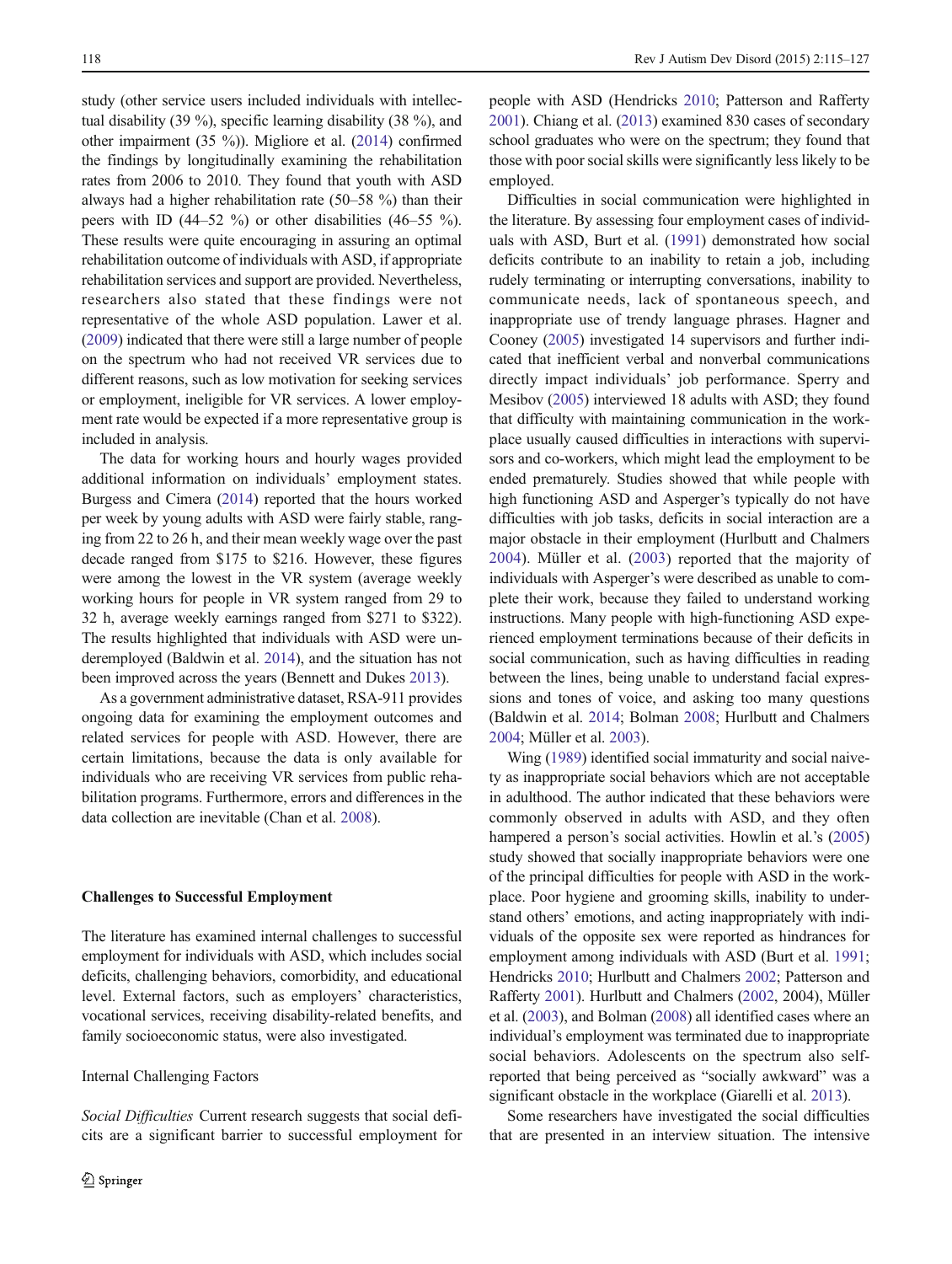challenges during their job interviews caused by social deficits were frequently reported among people with ASD, especially those with Asperger's and high-functioning ASD (Mawhood and Howlin [1999;](#page-11-0) Smith et al. [2014](#page-12-0); Strickland et al. [2013\)](#page-12-0). Müller et al. ([2003\)](#page-11-0) indicated that poor interview performances limited job opportunities for people on the spectrum, regardless of their working capability. Giarelli et al. [\(2013\)](#page-10-0) interviewed young adults with ASD who identified their social impairments during the interview process as the most problematic issue for getting hired for a job. López and Keenan [\(2014](#page-11-0)) suggested that vocational practitioners should provide training for individuals with ASD in order to enhance their social skills for overcoming the challenges during the interview process.

Challenging Behaviors Challenging behaviors is another major obstacle for successful employment among individuals with ASD (Chiang et al. [2013;](#page-9-0) Hendricks [2010](#page-10-0); Test et al. [2014;](#page-12-0) Wehman et al. [2014\)](#page-12-0). ASD phenotypic behaviors, ritualistic activities, and inflexible routines were reported as barriers for an individual with ASD in the daily workplace (Schall [2010;](#page-11-0) Test et al. [2014](#page-12-0)). Other relevant behaviors, such as yelling, tantrums, poor attention to task, hyperactivity, uncooperative behaviors, obsessive behaviors, aggression, and property destruction, as well as self-injured behaviors, are extremely problematic and concerning in the workplace (Burt et al. [1991](#page-9-0); Capo [2001;](#page-9-0) Howlin et al. [2005](#page-10-0); Kobayashi et al. [1992;](#page-10-0) Patterson and Rafferty [2001](#page-11-0); Shattuck et al. [2007\)](#page-12-0). Studies have demonstrated that people who exhibit more challenging behaviors have less opportunity for employment (Eaves and Ho [2008;](#page-9-0) Howlin et al. [2005](#page-10-0); Keel et al. [1997](#page-10-0); Rumsey et al. [1985;](#page-11-0) Taylor and Seltzer [2011;](#page-12-0) Wehman et al. [2013\)](#page-12-0). When compared to job-task-related problems, behavior problems were more unacceptable by employers and coworkers, which may immediately lead to termination of employment (Hendricks [2010;](#page-10-0) McClannahan et al. [2002](#page-11-0)). Matson et al. [\(2011](#page-11-0)) stated that for adults with ASD, in many cases, challenging behaviors have clear antecedents. In the workplace, these antecedents were reported as sensory issues, misunderstanding during conversations, and unanticipated changes in routine schedule (Hurlbutt and Chalmers [2002,](#page-10-0) [2004;](#page-10-0) Müller et al. [2003\)](#page-11-0).

Comorbidity Comorbidity is defined as the co-occurrence of two or more diagnoses in the same person (LoVullo and Matson [2009\)](#page-11-0). Schaller and Yang [\(2005\)](#page-11-0) examined the impact of having a secondary diagnosis of intellectual disability (ID), neurotic disorders, and mental/emotional disorders (e.g., anxiety and depression) to an individual's successful employment. They found that having comorbidity significantly reduced the likelihood of being competitively employed. Other studies demonstrated the negative impact of having a diagnosis of ID (Billstedt et al. [2011](#page-9-0); Cederlund et al. [2008;](#page-9-0) Farley

et al. [2009;](#page-9-0) Larsen and Mouridsen [1997](#page-10-0)). Howlin et al.'s [\(2000,](#page-10-0) [2004](#page-10-0), [2005\)](#page-10-0) studies showed that individuals without an ID were more likely to achieve better employment outcomes. Rutter et al. ([1967](#page-11-0)) reported that poor employment outcomes were associated with people who had a moderate or severe ID (IQ <50). Chiang et al.'s [\(2013\)](#page-9-0) study showed that youth who had both ASD and ID were less likely to be employed, compared to those with ASD only. However, one study illustrated an opposite result. Taylor and Seltzer ([2011](#page-12-0)) reported that young adults with ASD without ID were up to three times more likely to be unemployed than their peers who had an ID and ASD. They also found that the absence of ID could be a negative factor for overall improvement in adulthood, compared to those with ASD and ID (Taylor and Seltzer [2010](#page-12-0)). Despite the relatively small sample of Taylor and Seltzer's [\(2010](#page-12-0), [2011\)](#page-12-0) studies, the findings may be accounted for by the absence of adequate services that accommodated the unique needs of individuals with ASD without ID.

Evidence is growing that anxiety disorder is common in individuals with ASD, especially among those with Asperger's and high-functioning ASD (Hillier et al. [2007b;](#page-10-0) Mannion and Leader [2013](#page-11-0)). Kuusikko et al. [\(2008\)](#page-10-0) found that anxiety disorder increased as individuals with ASD became older, while the typically developing adolescents reported a decrease of anxiety. Taylor and Seltzer [\(2011](#page-12-0)) reported that 24 % of the transition youth were having an anxiety disorder. Baldwin et al. ([2014\)](#page-9-0) found that 68 % of adults with Asperger's and high-functioning ASD were having an anxiety disorder. All the participants in Hurlbutt and Chalmers' [\(2004](#page-10-0)) study experienced a high level of anxiety during employment, and some of them were also put on medication for anxiety. Gillott and Standen ([2007](#page-10-0)) illustrated that unanticipated changes and sensory stimuli were the major sources of stress in the workplaces for people on the spectrum, while coworkers might be unaware of these issues. Hurlbutt and Chalmers [\(2004](#page-10-0)) also demonstrated that when individuals with ASD encountered difficulties in the workplace and were without support, their levels of stress and anxiety largely increased.

Educational Level The relationship between educational level and employment for people with ASD is ambiguous at best (Holwerda et al. [2012\)](#page-10-0). Lotter [\(1974\)](#page-11-0) reported that less than 7 years of education usually led to poor employment outcomes. Lawer et al. [\(2009\)](#page-10-0) indicated that people with lower than high school education experienced more difficulty finding employment than those who had a higher educational level. Migliore et al. [\(2012\)](#page-11-0) found that post-secondary education not only correlated with a higher employment rate but also contributed to longer working hours and higher wages. Lawer et al.'s [\(2009\)](#page-10-0) study indicated that having less than a high school education might increase the risks of being denied for vocational services. Researchers stated that higher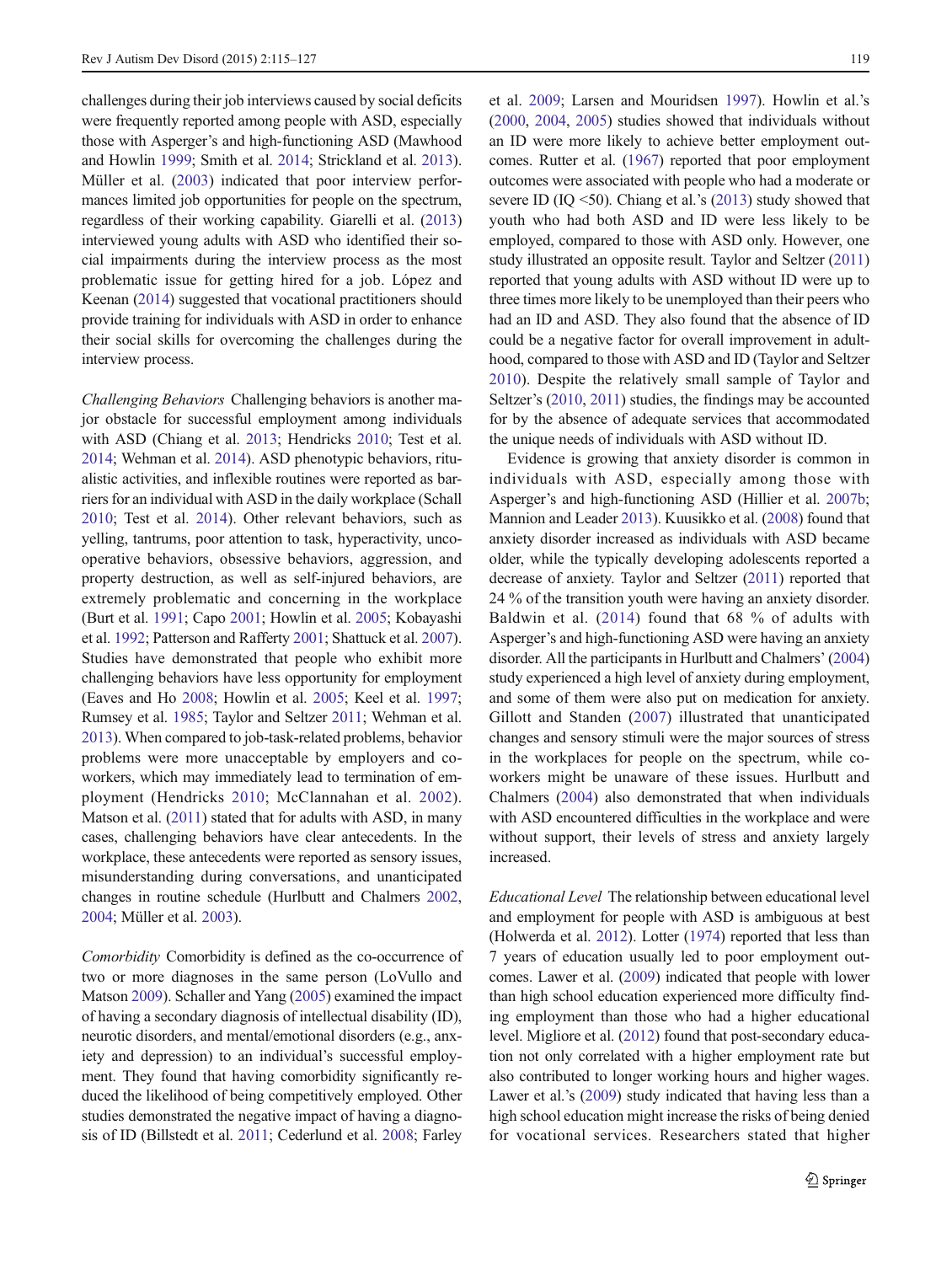educational levels, especially post-secondary education, give individuals opportunities to learn the skills necessary to cope with employment (Berney [2004](#page-9-0)), and add an outstanding asset to their resume (Schall et al. [2012\)](#page-11-0).

Interestingly, some studies showed that college does not guarantee adequate employment in a relevant field and that college graduates with ASD are still unemployed or underemployed (Hurlbutt and Chalmers [2002,](#page-10-0) [2004\)](#page-10-0). This situation is especially common among individuals with highfunctioning ASD and Asperger's. Howlin ([2003\)](#page-10-0) and Howlin et al. [\(2005\)](#page-10-0) reported that achieving a college or above level of education did not necessarily lead to improved employment outcomes. Baldwin et al. [\(2014\)](#page-9-0) reported that 45 % of the adults on the spectrum were overeducated for the job they were performing.

## External Challenging Factors

Employers' Attitudes It is important to consider employers' characteristics and how they interact with individuals with ASD, because these factors ultimately determine whether people get a job and how he/she sustains the position (Vornholt et al. [2013;](#page-12-0) Wilczynski et al. [2013](#page-12-0)). López and Keenan [\(2014](#page-11-0)) conducted a survey that demonstrated that "lack of appropriate understanding from employers and coworkers" is one of the biggest barriers to successful employment. Nesbitt [\(2000\)](#page-11-0) investigated 69 employers and found that those who were not hiring people on the spectrum (58 % of the total participants) shared some common features, such as being focused on an employee's ability to work in an established way, emphasis on an employee's ability to adapt, concern for potential negative effects, and less open to new information. Richards [\(2012\)](#page-11-0) indicated that employers' reticence and resistance toward workplace adjustments related to employees' disability, and the reluctance of involving third parties' support, would eventually lead to the termination of employment for people with Asperger's. All the studies emphasized that future research should be conducted to examine the employers' as well as the co-workers' attitudes and perceived concerns about hiring and supporting people with ASD. It was suggested that appropriate autism awareness training would help mediate the cost–benefit-oriented decision (López and Keenan [2014](#page-11-0); Nesbitt [2000](#page-11-0); Richards [2012\)](#page-11-0).

Vocational Services The inconsistent or limited access to adequate vocational services is another identified challenge to successful employment. As a lifelong condition, consistent provision of necessary support and services is required. Studies have shown that people with ASD can benefit from vocational interventions when appropriate services are provided (Howlin [2013;](#page-10-0) Lugas et al. [2010;](#page-11-0) Patterson and Rafferty [2001](#page-11-0)). However, the current situation is far from satisfactory. Vocational services for people with ASD are inadequate, both in quantity and in quality (Howlin [2013;](#page-10-0) Taylor et al. [2012\)](#page-12-0).

In the USA, the Rehabilitation Act highly emphasizes the provision of VR services for people with disabilities, largely to extend their abilities for working and living independently. Although the VR system has a long history of serving people with physical disabilities, it has not been prepared for meeting the needs of emerging service seekers with ASD (Burgess and Cimera [2014;](#page-9-0) Howlin [2013](#page-10-0); Taylor and Seltzer [2011;](#page-12-0) Wehman et al. [2014](#page-12-0)). A rapidly increasing number of transition youth and adults with ASD have started seeking services from the VR system in recent years (Cimera and Cowan [2009;](#page-9-0) Migliore et al. [2014](#page-11-0)). However, Lawer et al. ([2009](#page-10-0)) indicated that many individuals with ASD are more likely to be denied by the VR system than those with other disabilities, because they are considered to be unable to benefit from the services. Taylor and Seltzer's [\(2010\)](#page-12-0) study showed that many people on the spectrum did not receive services due to long waiting lists. Besides VR services, other existing vocational programs have also been reported as inaccessible to individuals with ASD. Even though some programs are designed for people with developmental disabilities, people with ASD are still declined from receiving services as they do not have diagnoses of intellectual disability (Müller et al. [2003;](#page-11-0) Taylor and Seltzer [2011](#page-12-0)). Other studies have indicated that vocational services are not provided consistently due to geographical and funding issues (Health Service Executive [2012](#page-10-0); Ridley and Hunter [2006\)](#page-11-0). These together contribute to a significant loss of services when individuals graduate from school (Shattuck et al. [2011](#page-12-0); Taylor and Seltzer [2010;](#page-12-0) Test et al. [2014;](#page-12-0) Wehman et al. [2014\)](#page-12-0).

For those who receive the services, the quality of services remains a concern. Berney ([2004](#page-9-0)) reported that individuals with high-functioning ASD and Asperger's found themselves "in a maze guided by vocational specialists," who were limited with knowledge of the condition. Lattimore et al. [\(2006](#page-10-0)) and Lawer et al. ([2009](#page-10-0)) both indicated that VR service providers rarely recognize the unique needs of on-the-job supports among those on the spectrum. The provision of this service ranged between 31 and 45 % (Lawer et al. [2009;](#page-10-0) Migliore et al. [2012](#page-11-0); Test et al. [2014](#page-12-0)). Taylor et al.'s [\(2012](#page-12-0)) systematic review concluded that due to the poor methodological quality of existing studies, there is no credible evidence for a specific vocational approach for youth and adults with ASD.

Disability-Related Benefits Migliore et al. [\(2012](#page-11-0)) reported that receiving disability-related allowances or medical benefits significantly reduced the likelihood of being successfully employed for people with ASD. For those employed, receiving disability-related benefits was highly correlated with fewer working hours and less earnings. Although Migliore et al.'s [\(2012\)](#page-11-0) study was the only one to investigate the effect of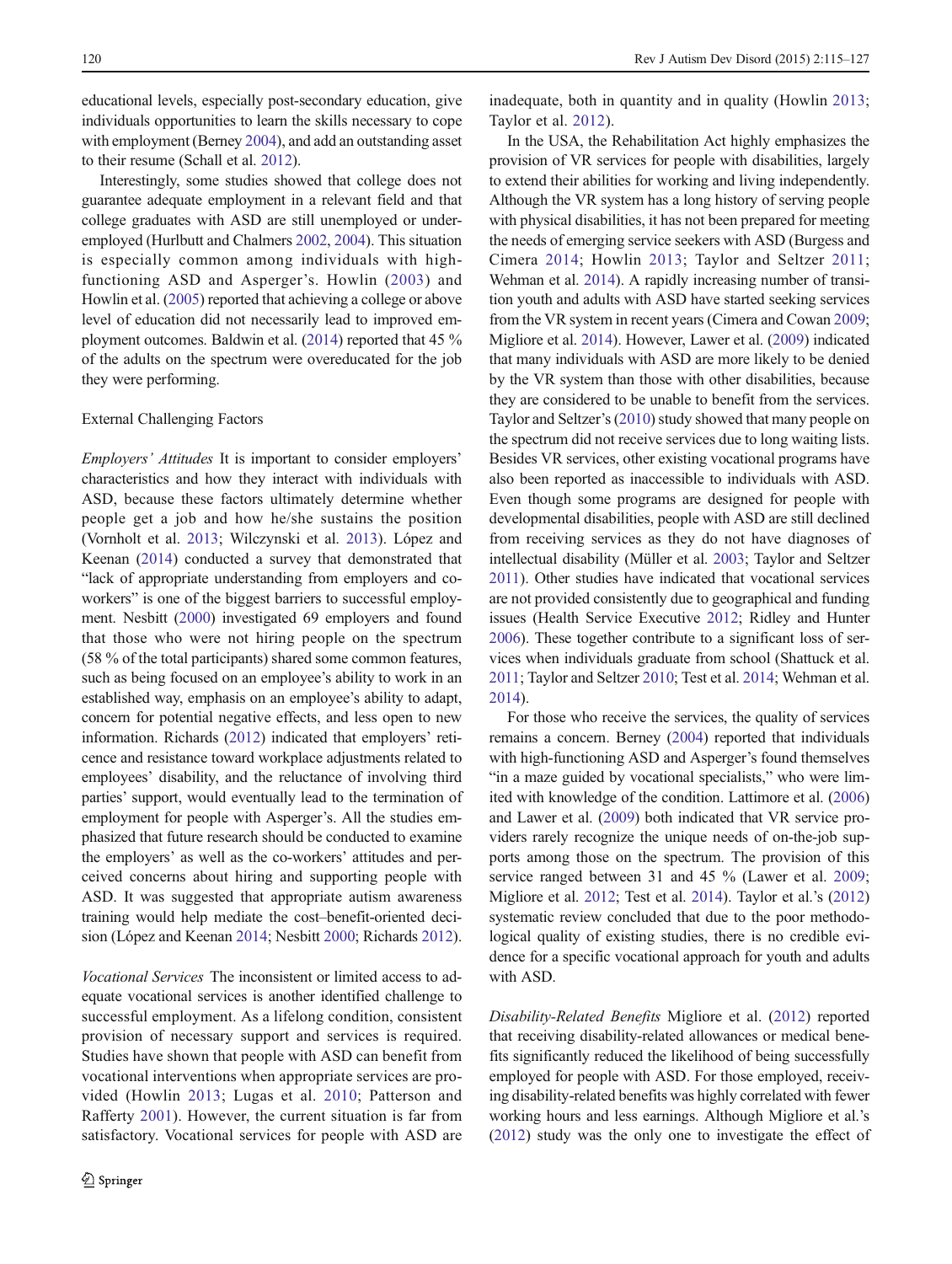disability-related benefits, the results seem compelling for further research. The study indicated that for people who had negative employment experience for a long time, choosing low-paying jobs or not to work on purpose could be out of concern for securing their disability benefits. This effect has been widely examined in people with other chronic disabilities (Chan et al. [2008;](#page-9-0) Dutta et al. [2008](#page-9-0); Jung and Bellini [2011](#page-10-0)).

Family Socioeconomic Status Family socioeconomic status (SES) is another factor that has recently been examined. Studies have showed that young adults with ASD whose families had lower incomes were more at risk of having no employment or formal services after they exited the school system (Shattuck et al. [2012,](#page-11-0) [2011;](#page-12-0) Taylor and Mailick [2013](#page-12-0); Taylor and Seltzer [2010\)](#page-12-0). A plausible reason of this disparity could be because lower family SES is usually associated with fewer resources and opportunities, as well as with less access to services (Shattuck et al. [2012;](#page-11-0) Taylor and Seltzer [2010](#page-12-0)).

#### Strategies for Successful Employment

Although from a methodological perspective, the majority of existing vocational interventions and services are considered as having limited empirical evidence of effectiveness (Taylor et al. [2012;](#page-12-0) Westbrook et al. [2012\)](#page-12-0); the current literature has provided conceptualized strategies for further investigation.

# Supported Employment

Supported employment is a comprehensive scheme for assisting people with severe disability to achieve and maintain employment in competitive work settings (Rusch and Hughes [1989;](#page-11-0) Wehman et al. [1997](#page-12-0)). Mawhood and Howlin [\(1999\)](#page-11-0) indicated that supported employment adequately meets the needs of individuals with ASD, because it provides customized, intensive, and ongoing support.

In the mid-1980s, several case reports illustrated the positive impact of supported employment in reducing challenging behaviors and handling work-related problems for individuals with ASD (Smith and Coleman [1986;](#page-12-0) Wehman and Kregel [1988](#page-12-0)). Mawhood and Howlin ([1999\)](#page-11-0) conducted a quasiexperimental study which reported significant positive employment outcomes for adults with ASD who received supported employment services, compared to those who did not. This study also emphasized the importance of job match and, if indicated, the high initial cost of service schemes. Howlin et al. ([2005](#page-10-0)) continued to track employed cases over an 8-year period, finding that ongoing employment supports yielded long-term benefits for the service users and their employers. However, financial deficits of the programs continued to be a big concern. Recently, Mavranezouli et al. [\(2013\)](#page-11-0) conducted a study which specifically examined the cost-effectiveness of supported employment for adults with ASD; they found that although the initial costs were higher for these services, they were reduced over time. The authors concluded that, ultimately, supported employment is more beneficial for the individuals in all aspects, when compared to standard care.

Hillier et al. [\(2007b\)](#page-10-0) examined the positive impact of longterm supported employment services in securing jobs and raising salaries for people with ASD. They carefully concluded that success was only at entry-level employment. García-Villamisar and his colleagues conducted a series of studies that illustrated the positive impacts of supported employment on cognitive performance, autistic symptoms, and quality of life for individuals with ASD (García-Villamisar and Hughes [2007](#page-9-0); García-Villamisar et al. [2000](#page-10-0), [2002](#page-10-0)). Schaller and Yang's [\(2005\)](#page-11-0) study demonstrated that individuals receiving supported employment services had a statistically higher employment rate than their peers who did not receive the services. They also worked for more hours and earned higher wages. Cimera et al. [\(2012\)](#page-9-0) found that individuals with ASD achieved better employment outcomes and cost significantly less in services, if they did not participate in sheltered workshops prior to enrolling in supported employment.

Although studies have illustrated the promising impacts of supported employment, future research should conduct more robust evidence-based studies of effective service programs. The TEACCH-supported employment program was developed using a structured ASD-specific visual supporting approach; however, it has not been investigated empirically. Keel et al. ([1997](#page-10-0)) reported a job retention rate of 89 % by using the TEACCH scheme, which was quite promising for further investigation. Recently, Wehman and his colleagues introduced a modified supported employment model, Project SEARCH, for young adults with ASD (Wehman et al. [2012\)](#page-12-0). They published the first randomized clinical trial (RCT) study, with strong evidence support for the program. It was reported that 88 % of the treatment participants acquired employment, whereas only 6 % of the control group participants were employed.

# Transition Services

The Individuals with Disabilities Education Act (IDEA) 2004 in the USA recommends that transition services should be provided to all individuals with disabilities, including those with ASD, to facilitate their movement from school to adult life. Its ultimate goal is to ensure that these individuals achieve employment and independent living after graduation (Certo et al. [2008\)](#page-9-0). Many countries (e.g., the USA, the UK, Australia, and Canada) also have recognized the importance of transition programs (Westbrook et al. [2014](#page-12-0)).

Wehman et al. [\(2014](#page-12-0)) suggested that in order to help individuals prepare for their post-school lives, goal-oriented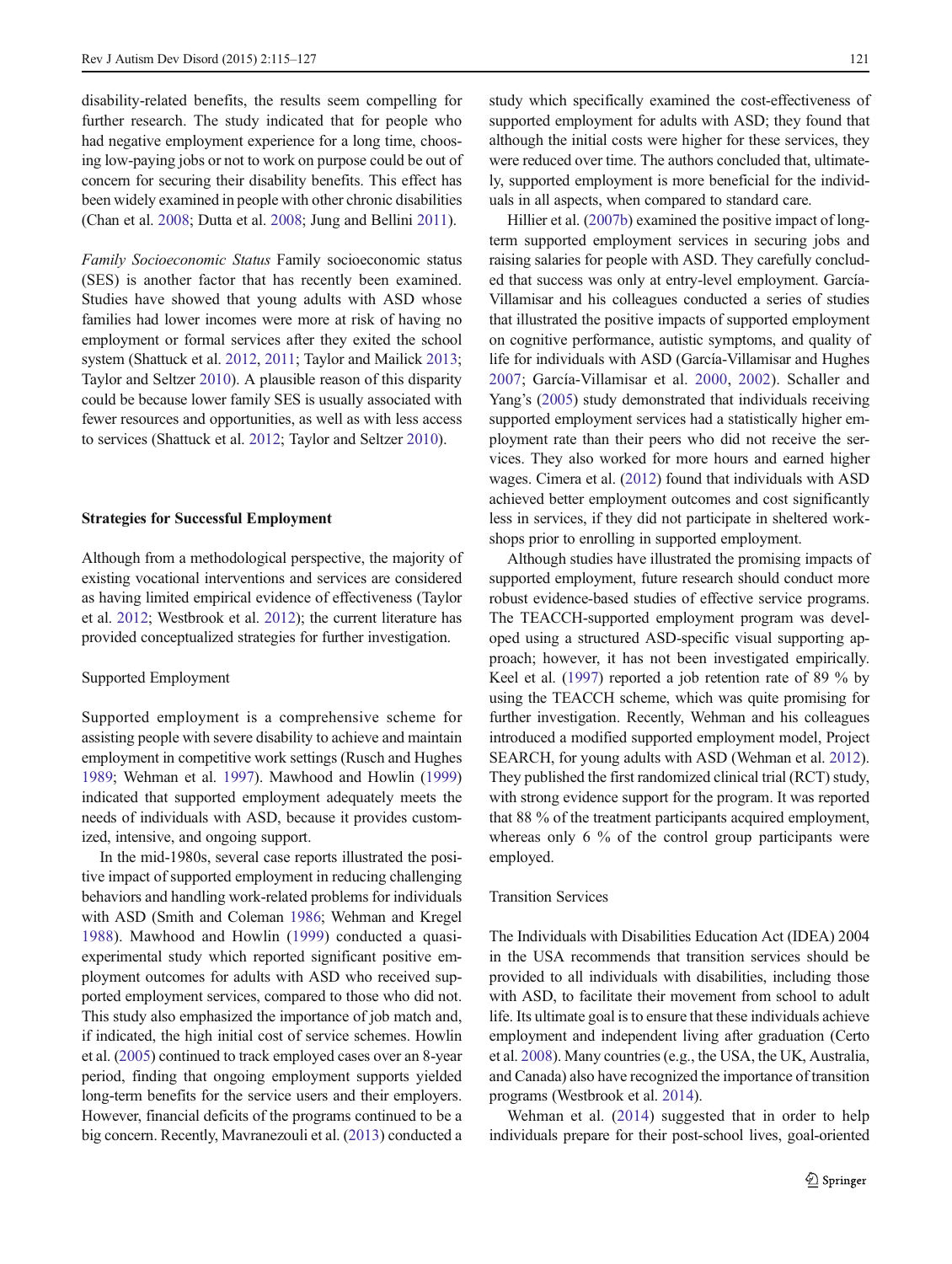transition services must take place before they exit school. Early-initiated services provide longer time for individual preparation and navigation, and young adults with ASD can become more skilled and employable for employment after exiting the school system (Autism Speaks [2012](#page-9-0); Chappel and Somers [2010](#page-9-0); Hendricks and Wehman [2009](#page-10-0)). Cimera et al. [\(2013](#page-9-0)) analyzed 4-year vocational rehabilitation data and found quite compelling results. The study showed that individuals with ASD who received transition services at age 14 were significantly more likely to be employed than those who received transition services at age 16. Furthermore, those who received transition services earlier also had higher wages and cost less in services.

A systematic review by Westbrook et al. [\(2014\)](#page-12-0) indicated that there is a lack of empirical research for transition programs and that future rigorous experimentally designed studies will be needed to determine the effectiveness of the programs. In addition, the authors addressed some promising features of ASD-specific transition services, including behavior-shaping techniques, social skill interventions, and family-centered approaches.

# Assistive Technology

Technology is leading the improvement of daily living skills, such as the independence and employment of people with disabilities (Ramdoss et al. [2012](#page-11-0); Schneider [1999](#page-11-0); Yeager et al. [2006](#page-12-0)). During the past few decades, a variety of technologies, such as tactile prompting, picture guiding, audio cuing, video modeling, computeraided instruction, virtual reality, and robotics, have been developed and implemented among individuals with ASD for different training purposes (DiGennaro Reed et al. [2011](#page-9-0); Goldsmith and LeBlanc [2004](#page-10-0); Hopkins et al. [2011](#page-10-0); Parsons [2006\)](#page-11-0).

A large number of existing studies have focused on improving social skills for people with ASD, and they have reported positive results. Successful outcomes were demonstrated in conversational skills (Sherer et al. [2001](#page-12-0)), emotion understanding (Silver and Oakes [2001\)](#page-12-0), perspective taking (LeBlanc et al. [2003\)](#page-10-0), and functional self-help skills (Shrestha et al. [2013\)](#page-12-0). Although these studies were not conducted in an employment environment, all these social skills are highly relevant in the workplace.

Strickland et al. [\(2013\)](#page-12-0) recently developed an internetbased training program for social skills that is especially relevant to job searching and job interviews. An embedded virtual reality environment for practicing interview skills was included. Positive results showed that youth who completed the training program demonstrated significantly more effective interview skills than those who did not. Another virtual reality program for interview skills training was developed by Smith et al. ([2014](#page-12-0)). The research indicated that participants in

the treatment group greatly improved more on their interview performance than those in the control group. The training program was found easy to use and enjoyable for the individuals.

Hill et al. ([2013](#page-10-0)) introduced iPad as an innovative employment support tool for young adults with ASD. Through training individuals using selected iPad applications to help with organization, scheduling, and social interaction, as well as leisure enjoyment, increased independence and successful employment outcomes were reported among all the participants. The authors suggested that popular consumer devices such as iPad would be more readily adopted by individuals with ASD because they help to diminish potential stigma associated with Assistive Technology (AT) use (Parette and Scherer [2004\)](#page-11-0).

Research has also provided positive results for using AT in work-related behavior training. Studies have explored the usefulness of video modeling and audio cuing in teaching and supporting job task accomplishment in communitybased worksites (Allen et al. [2010a,](#page-9-0) [b,](#page-9-0) [2012](#page-9-0); Bennett et al. [2013a,](#page-9-0) [b](#page-9-0); Kellems and Morningstar [2012\)](#page-10-0). Van Laarhoven et al. [\(2012\)](#page-12-0) demonstrated excellent maintenance of vocational skills by using video modeling supports.

# Multidisciplinary Collaboration

A strong multidisciplinary collaboration is widely emphasized as a crucial strategy for successful employment (Friedman et al. [2013;](#page-9-0) Test et al. [2014\)](#page-12-0). However, few studies have addressed the critical considerations and configurations of potential partnerships. Chappel and Somers ([2010](#page-9-0)) illustrated a roadmap for specialists in education system who sought to lead the collaborations. They suggested that when supporting students with ASD to achieve their employment goals, education service providers should seek early linkage with VR service providers, enhance the family's and individual's involvement, and prepare for employer training. Mawhood and Howlin [\(1999\)](#page-11-0) emphasized a close liaison between VR service providers and employers which would allow for exploring possible job opportunities and matching the skills and abilities of the employee with a suitable job. Hillier et al. [\(2007a](#page-10-0)) indicated that higher parental involvement and family support could lead to better employment outcomes for individuals with ASD. Self-determination as well as autonomy of individuals on the spectrum are also important in the collaboration (Carter et al. [2012;](#page-9-0) Test et al. [2014\)](#page-12-0).

Therefore, a comprehensive model with collaboration of all partners would potentially lead to effectiveness and efficiency in understanding and solving employment-related problems, and thus to supporting overall vocational success (Certo et al. [2008;](#page-9-0) Hillier et al. [2007a,](#page-10-0) [b;](#page-10-0) Nicholas et al. [2014](#page-11-0); Shattuck and Roux [2014](#page-11-0)). Project SEARCH is such a model that involves all of the following components and encourages all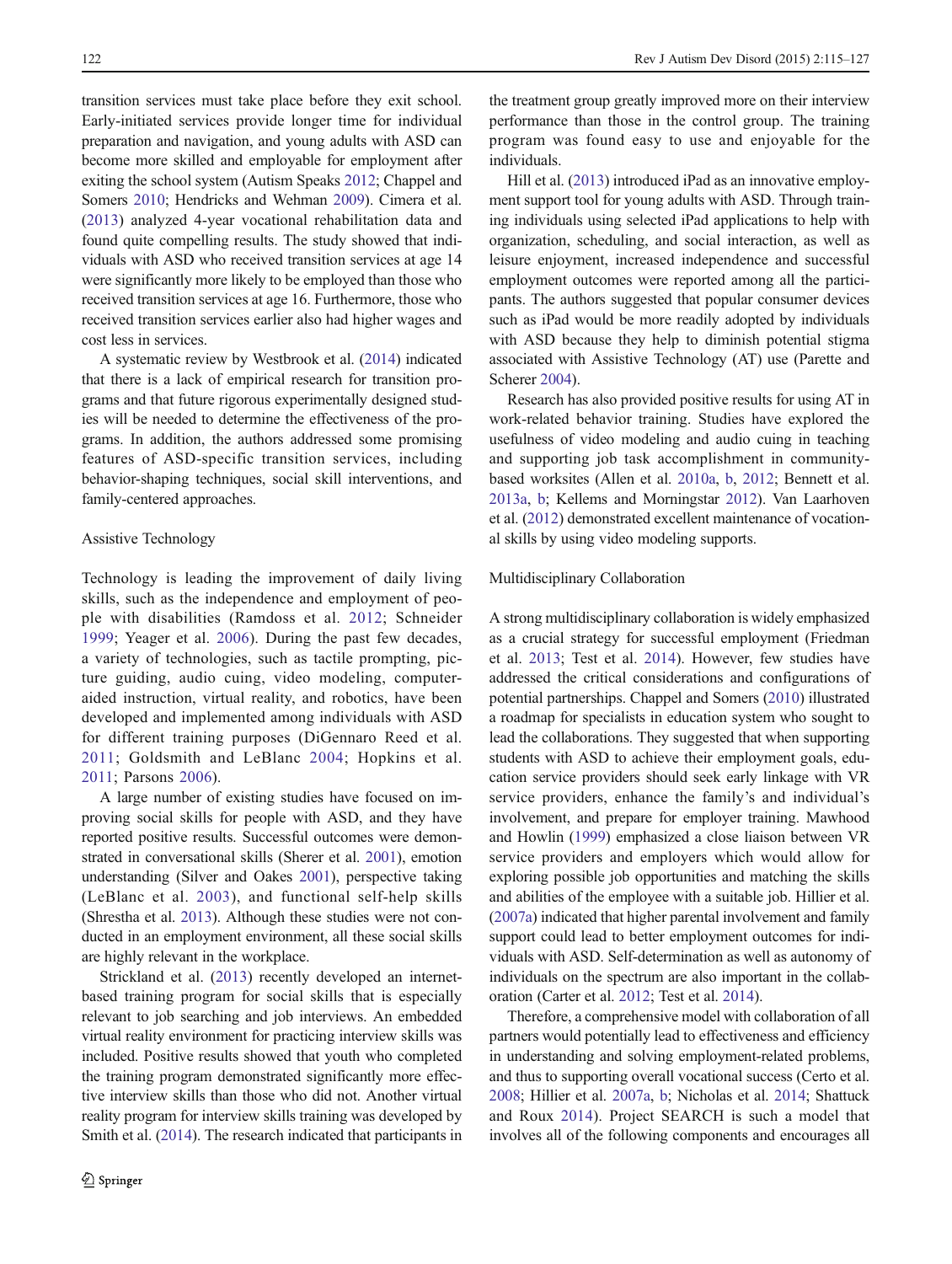partners to collaborate instead of co-exist. This particular model is operated in a way that the individual with ASD and family members identify their personalized employment goals and participate in vocational assessments and internships. The local education agency provides a teacher and an adequate number of instructional assistants to implement the senior year IEP of student interns in the program. The state VR agency provides funding and supervision for job coaching services that are provided throughout the final year of school in the internships. The community rehabilitation program provides a behavior/autism specialist as job coach to assess student interests, develop and supervise internships, and provide on-site job coaching during the school day. The employer provides internship sites for the individuals with ASD. The co-workers attend intensive staff training in ASD (Wehman et al. [2013\)](#page-12-0). The authors highlighted multidisciplinary collaboration as one of the key features for overall success (Wehman et al. [2012,](#page-12-0) [2013,](#page-12-0) [2014](#page-12-0)).

#### Implications

After reviewing the existing literature, several important implications for future clinical practice and research emerge from this study.

## Future Clinical Practices

Customized employment services should be emphasized for individuals with ASD. The countless permutations and combinations of internal and external challenges make employment an especially baffling situation for adults with ASD. Current emerging services have tried to address the social deficits by providing job-related skills training for these adults. However, ASD-specific strategies should be incorporated. In addition, other factors, such as comorbidity, family supports, individualized assistive technology, and balance in using disability-related benefits, should also be taken into consideration when developing the service plan.

The strength-based approach should be implemented when matching the jobs for adults with ASD. It is important for service providers to help individuals translating their unique features into employment benefits, such as being detail-oriented and having preference for repetitive tasks, high concentration, and concrete thinking. This will also help the potential employers to know better about the individuals.

A dynamic service scheme should be adopted based on collaboration among service users, the education system, and the vocational service system, as well as employers. Positive interactions between all stakeholders should be encouraged and should lead to a better outcomes.

#### Future Research

Future research should include further investigation into employment outcomes for all individuals across the spectrum. Current research is not representative, because they only investigated people who had access to services. However, large groups of people are still outside the service system. Therefore, there is a need for large population-based studies of employment outcomes for people with ASD.

A reliable vocational outcome measure should be developed and used for employment outcome studies. Employment rates, earnings, and weekly working hours illustrate important aspects of employment outcomes. However, more detailed information about vocational activities should be captured for better evaluation of the outcomes. For instance, an individual's quality of life and level of job satisfaction should also be taken into consideration when measuring employment.

An evidence-based, integrative framework for investigating employment-related challenges faced by individuals with ASD is required. We suggest that future research should incorporate the World Health Organization's International Classification of Functioning, Disability and Health (ICF) model, for a comprehensive understanding of both the internal and the external factors, and how they interact and impact an individual's employment in a dynamic functional way. This will allow us to develop, evaluate, and implement vocational intervention strategies in order to enhance optimal employment outcomes for this population.

Specific service schemes for people with ASD have been proposed during the past few years, but the majority of them have not been empirically examined. Future studies should be conducted to investigate the effectiveness of these service programs. Given the lack of empirical evidence, conceptualized introductions of new schemes with promising strategies as well as other strategies, which have been demonstrated effective in populations with similar disabilities, are still necessary.

### Conclusion

This literature review presented detailed information on research about employment for individuals with ASD. We investigated studies about employment outcomes, challenges to successful employment, and related strategies. Overall, our findings demonstrate that adults with ASD are in a poor employment situation with unserved needs. Clinical service providers should be aware of individuals' unique characteristics and employment needs. Research should be conducted to interpret better the situation and to help to improve the service provision.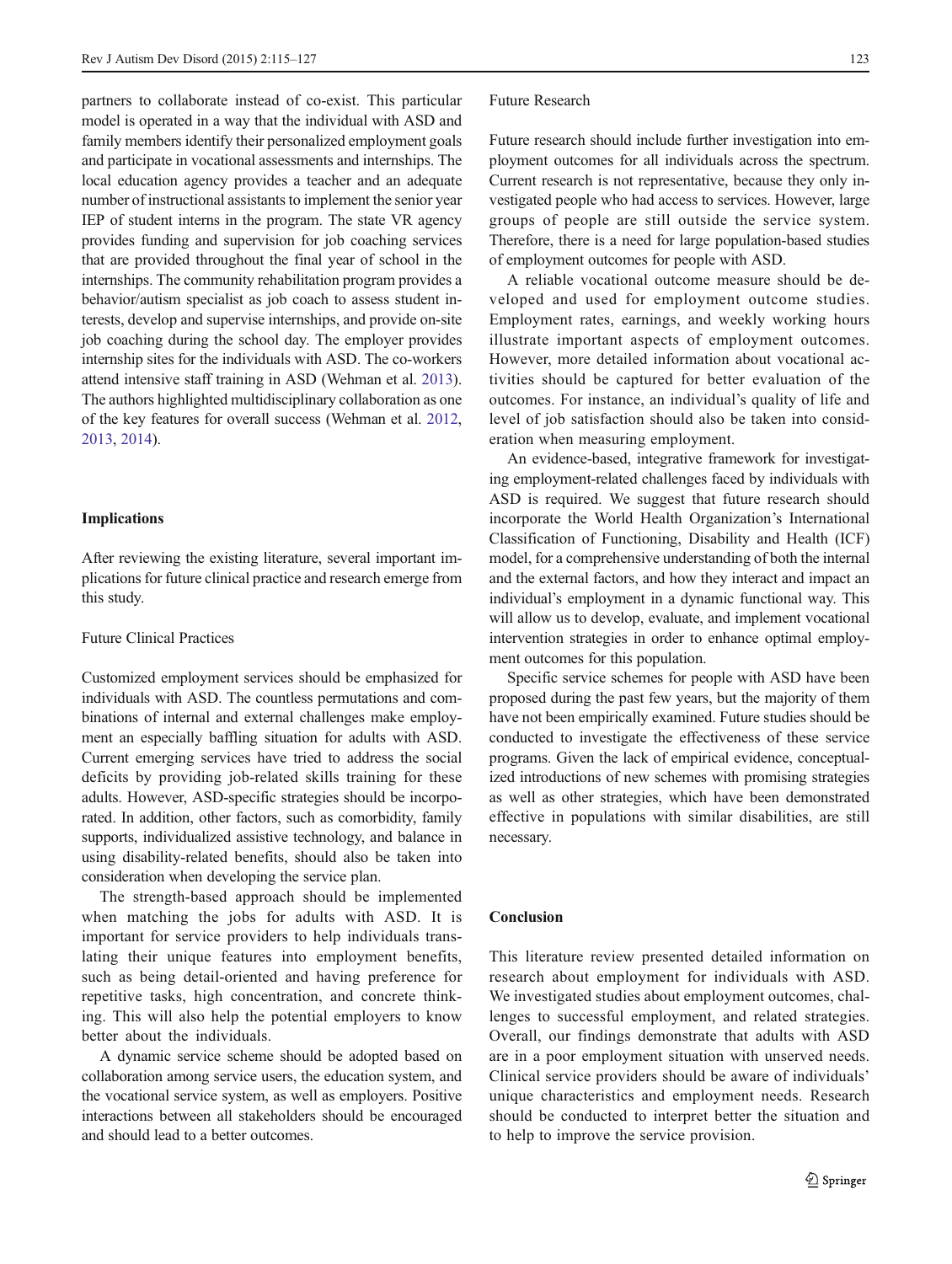#### <span id="page-9-0"></span>References

- Allen, K. D., Burke, R. V., Howard, M. R., Wallace, D. P., & Bowen, S. L. (2012). Use of audio cuing to expand employment opportunities for adolescents with autism spectrum disorders and intellectual disabilities. Journal of Autism and Developmental Disorders, 42(11), 2410–2419. doi[:10.1007/s10803-012-1519-7.](http://dx.doi.org/10.1007/s10803-012-1519-7)
- Allen, K. D., Wallace, D. P., Greene, D. J., Bowen, S. L., & Burke, R. V. (2010a). Community-based vocational instruction using videotaped modeling for young adults with autism spectrum disorders performing in air-inflated mascots. Focus on Autism and Other Developmental Disabilities, 25(3), 186–192. doi:[10.1177/](http://dx.doi.org/10.1177/1088357610377318) [1088357610377318](http://dx.doi.org/10.1177/1088357610377318).
- Allen, K. D., Wallace, D. P., Renes, D., Bowen, S. L., & Burke, R. V. (2010b). Use of video modeling to teach vocational skills to adolescents and young adults with autism spectrum disorders. Education & Treatment of Children, 33(3), 339–349.
- Autism Speaks. (2012, July 25). Why a transition plan? Retrieved June 16, 2014, from [http://www.autismspeaks.org/family-services/tool](http://www.autismspeaks.org/family-services/tool-kits/transition-tool-kit/why-transition-plan)[kits/transition-tool-kit/why-transition-plan](http://www.autismspeaks.org/family-services/tool-kits/transition-tool-kit/why-transition-plan)
- Baldwin, S., Costley, D., & Warren, A. (2014). Employment activities and experiences of adults with high-functioning autism and Asperger's disorder. Journal of Autism and Developmental Disorders, 1–10. doi[:10.1007/s10803-014-2112-z](http://dx.doi.org/10.1007/s10803-014-2112-z)
- Bennett, K. D., & Dukes, C. (2013). Employment instruction for secondary students with autism spectrum disorder: a systematic review of the literature. Education and Training in Autism and Developmental Disabilities, 48(1), 67–75.
- Bennett, K. D., Ramasamy, R., & Honsberger, T. (2013a). Further examination of covert audio coaching on improving employment skills among secondary students with autism. Journal of Behavioral Education, 22(2), 103–119. doi:[10.1007/s10864-013-9168-2](http://dx.doi.org/10.1007/s10864-013-9168-2).
- Bennett, K. D., Ramasamy, R., & Honsberger, T. (2013b). The effects of covert audio coaching on teaching clerical skills to adolescents with autism spectrum disorder. Journal of Autism and Developmental Disorders, 43(3), 585–593. doi:[10.1007/s10803-012-1597-6](http://dx.doi.org/10.1007/s10803-012-1597-6).
- Berney, T. (2004). Asperger syndrome from childhood into adulthood. Advances in Psychiatric Treatment, 10(5), 341–351. doi[:10.1192/](http://dx.doi.org/10.1192/apt.10.5.341) [apt.10.5.341.](http://dx.doi.org/10.1192/apt.10.5.341)
- Billstedt, E., Gillberg, I. C., & Gillberg, C. (2011). Aspects of quality of life in adults diagnosed with autism in childhood: a populationbased study. Autism, 15(1), 7–20. doi[:10.1177/1362361309346066](http://dx.doi.org/10.1177/1362361309346066).
- Bolman, W. M. (2008). Brief report: 25-year follow-up of a highfunctioning autistic child. Journal of Autism and Developmental Disorders, 38(1), 181–183. doi:[10.1007/s10803-007-0362-8](http://dx.doi.org/10.1007/s10803-007-0362-8).
- Brugha, T. S., McManus, S., Bankart, J., Scott, F., Purdon, S., Smith, J., & Meltzer, H. (2011). Epidemiology of autism spectrum disorders in adults in the community in England. Archives of General Psychiatry, 68(5), 459–465. doi[:10.1001/archgenpsychiatry.2011.38.](http://dx.doi.org/10.1001/archgenpsychiatry.2011.38)
- Burgess, S., & Cimera, R. E. (2014). Employment outcomes of transitionaged adults with autism spectrum disorders: a state of the state's report. American Journal on Intellectual and Developmental Disabilities, 119(1), 64–83. doi:[10.1352/1944-7558-119.1.64.](http://dx.doi.org/10.1352/1944-7558-119.1.64)
- Burt, D. B., Fuller, S. P., & Lewis, K. R. (1991). Brief report: Competitive employment of adults with autism. Journal of Autism and Developmental Disorders, 21(2), 237–242. doi:[10.1007/](http://dx.doi.org/10.1007/BF02284763) [BF02284763](http://dx.doi.org/10.1007/BF02284763).
- Cameto, R. (2003). Findings from the national longitudinal transition study-2(NLTS2): collecting and utilizing postschool outcome data to improve transition programs and services at the national, state and local levels. Menlo Park: SRI International.
- Capo, L. (2001). Autism, employment, and the role of occupational therapy. Work, 16(3), 201–207.
- Carter, E. W., Austin, D., & Trainor, A. A. (2012). Predictors of postschool employment outcomes for young adults with severe

disabilities. Journal of Disability Policy Studies, 23(1), 50–63. doi: [10.1177/1044207311414680.](http://dx.doi.org/10.1177/1044207311414680)

- Centers for Disease Control and Prevention (CDC). (2000). Facts About ASDs. Retrieved July 1, 2014, from [http://www.cdc.gov/ncbddd/](http://www.cdc.gov/ncbddd/autism/data.html) [autism/data.html.](http://www.cdc.gov/ncbddd/autism/data.html)
- Centers for Disease Control and Prevention (CDC). (2014). Press release: CDC estimates 1 in 68 children has been identified with autism spectrum disorder. Retrieved April 29, 2014, from [http://www.cdc.](http://www.cdc.gov/media/releases/2014/p0327-autism-spectrum-disorder.html) [gov/media/releases/2014/p0327-autism-spectrum-disorder.html](http://www.cdc.gov/media/releases/2014/p0327-autism-spectrum-disorder.html)
- Cederlund, M., Hagberg, B., Billstedt, E., Gillberg, I., & Gillberg, C. (2008). Asperger syndrome and autism: a comparative longitudinal follow-up study more than 5 years after original diagnosis. Journal of Autism & Developmental Disorders, 38(1), 72–85.
- Certo, N. J., Brown, L., Courey, S., Belanger, D., Luecking, R. G., & Murphy, S. (2008). Seamless transition and long-term support for individuals with severe intellectual disabilities. Research & Practice for Persons with Severe Disabilities, 33(3), 85–95.
- Chan, F., Strauser, D., Silva Cardoso, E., Xi Zheng, L., Chan, J. Y. C., & Feuerstein, M. (2008). State vocational services and employment in cancer survivors. Journal of Cancer Survivorship, 2(3), 169–178. doi:[10.1007/s11764-008-0057-y.](http://dx.doi.org/10.1007/s11764-008-0057-y)
- Chappel, S. L., & Somers, B. C. (2010). Employing persons with autism spectrum disorders: a collaborative effort. Journal of Vocational Rehabilitation, 32(2), 117–124. doi:[10.3233/JVR-2010-0501.](http://dx.doi.org/10.3233/JVR-2010-0501)
- Chiang, H.-M., Cheung, Y. K., Li, H., & Tsai, L. Y. (2013). Factors associated with participation in employment for high school leavers with autism. Journal of Autism and Developmental Disorders, 43(8), 1832–1842. doi[:10.1007/s10803-012-1734-2](http://dx.doi.org/10.1007/s10803-012-1734-2).
- Cimera, R. E., Burgess, S., & Wiley, A. (2013). Does providing transition services early enable students with ASD to achieve better vocational outcomes as adults? Research and Practice for Persons with Severe Disabilities, 38(2), 88–93.
- Cimera, R. E., & Cowan, R. J. (2009). The costs of services and employment outcomes achieved by adults with autism in the US. Autism, 13(3), 285–302. doi[:10.1177/1362361309103791.](http://dx.doi.org/10.1177/1362361309103791)
- Cimera, R. E., Wehman, P., West, M., & Burgess, S. (2012). Do sheltered workshops enhance employment outcomes for adults with autism spectrum disorder? Autism, 16(1), 87–94. doi:[10.1177/](http://dx.doi.org/10.1177/1362361311408129) [1362361311408129.](http://dx.doi.org/10.1177/1362361311408129)
- DiGennaro Reed, F. D., Hyman, S. R., & Hirst, J. M. (2011). Applications of technology to teach social skills to children with autism. Research in Autism Spectrum Disorders, 5(3), 1003–1010. doi[:10.1016/j.rasd.](http://dx.doi.org/10.1016/j.rasd.2011.01.022) [2011.01.022](http://dx.doi.org/10.1016/j.rasd.2011.01.022).
- Dutta, A., Gervey, R., Chan, F., Chou, C.-C., & Ditchman, N. (2008). Vocational rehabilitation services and employment outcomes for people with disabilities: a United States study. Journal of Occupational Rehabilitation, 18(4), 326–334. doi[:10.1007/](http://dx.doi.org/10.1007/s10926-008-9154-z) [s10926-008-9154-z](http://dx.doi.org/10.1007/s10926-008-9154-z).
- Eaves, L., & Ho, H. (2008). Young adult outcome of autism spectrum disorders. Journal of Autism and Developmental Disorders, 38(4), 739–747.
- Farley, M. A., McMahon, W. M., Fombonne, E., Jenson, W. R., Miller, J., Gardner, M., & Coon, H. (2009). Twenty-year outcome for individuals with autism and average or near-average cognitive abilities. Autism Research, 2(2), 109–118. doi[:10.1002/aur.69](http://dx.doi.org/10.1002/aur.69).
- Fleming, A. R., Fairweather, J. S., & Leahy, M. J. (2013). Quality of life as a potential rehabilitation service outcome: the relationship between employment, quality of life, and other life areas. Rehabilitation Counseling Bulletin, 57(1), 9–22. doi:[10.1177/](http://dx.doi.org/10.1177/0034355213485992) [0034355213485992](http://dx.doi.org/10.1177/0034355213485992).
- Friedman, N. D., Warfield, M. E., & Parish, S. L. (2013). Transition to adulthood for individuals with autism spectrum disorder: current issues and future perspectives. Neuropsychiatry, 3(2), 181–192. doi: [10.2217/npy.13.13.](http://dx.doi.org/10.2217/npy.13.13)
- García-Villamisar, D., & Hughes, C. (2007). Supported employment improves cognitive performance in adults with autism. Journal of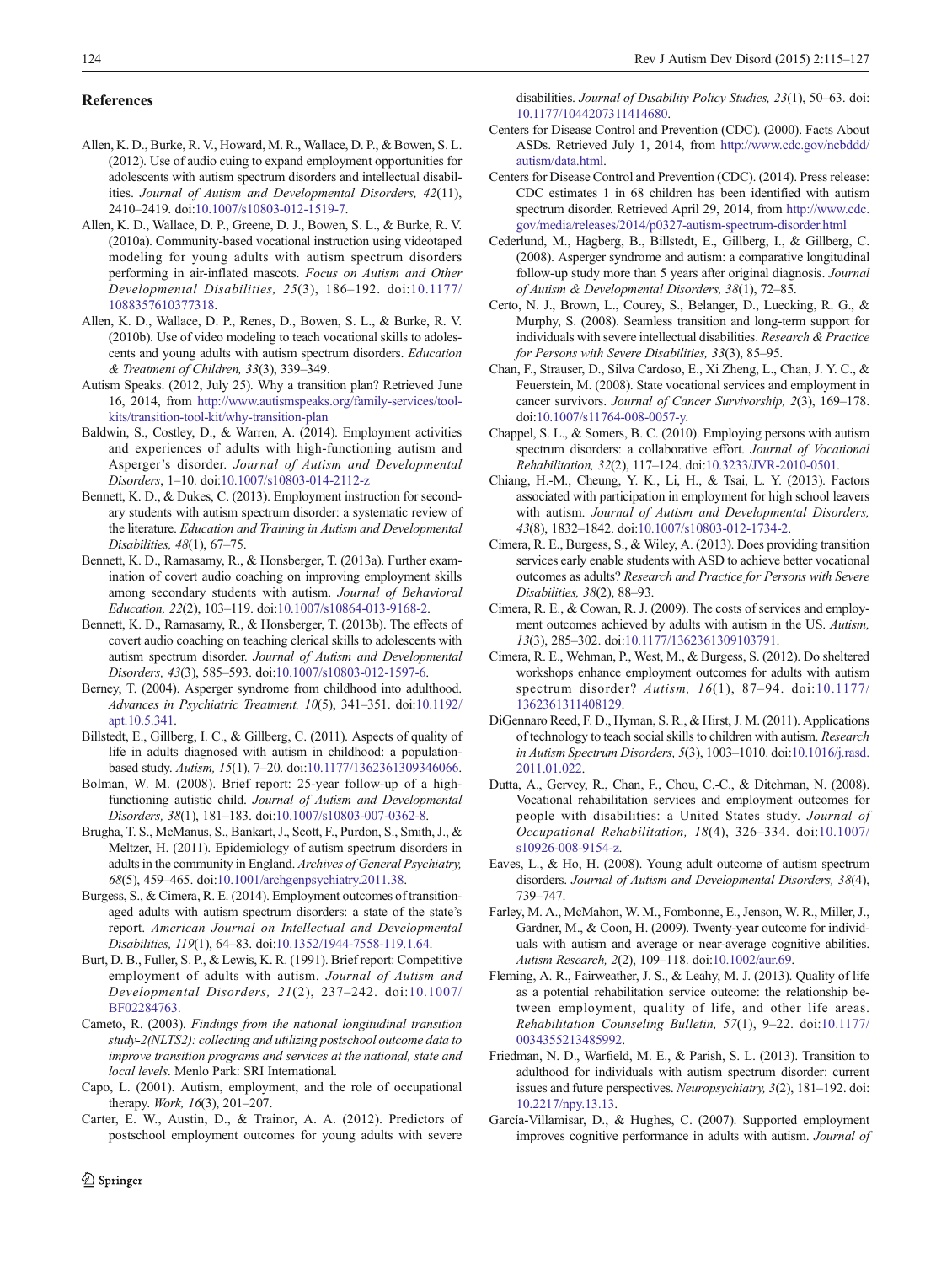<span id="page-10-0"></span>Intellectual Disability Research, 51(2), 142–150. doi:[10.1111/j.](http://dx.doi.org/10.1111/j.1365-2788.2006.00854.x) [1365-2788.2006.00854.x](http://dx.doi.org/10.1111/j.1365-2788.2006.00854.x).

- García-Villamisar, D., Ross, D., & Wehman, P. (2000). Clinical differential analysis of persons with autism in a work setting: a follow-up study. Journal of Vocational Rehabilitation, 14(3), 183–185.
- García-Villamisar, D., Wehman, P., & Navarro, M. D. (2002). Changes in the quality of autistic people's life that work in supported and sheltered employment. A 5-year follow-up study. Journal of Vocational Rehabilitation, 17(4), 309–312.
- Gerhardt, P. F., & Lainer, I. (2011). Addressing the needs of adolescents and adults with autism: a crisis on the horizon. Journal of Contemporary Psychotherapy, 41(1), 37–45. doi:[10.1007/s10879-](http://dx.doi.org/10.1007/s10879-010-9160-2) [010-9160-2](http://dx.doi.org/10.1007/s10879-010-9160-2).
- Giarelli, E., Ruttenberg, J., & Segal, A. (2013). Bridges and barriers to successful transitioning as perceived by adolescents and young adults with asperger syndrome. Journal of Pediatric Nursing, 28(6), 563–574. doi[:10.1016/j.pedn.2012.12.010](http://dx.doi.org/10.1016/j.pedn.2012.12.010).
- Gillott, A., & Standen, P. J. (2007). Levels of anxiety and sources of stress in adults with autism. Journal of Intellectual Disabilities, 11(4), 359–370. doi[:10.1177/1744629507083585.](http://dx.doi.org/10.1177/1744629507083585)
- Goldsmith, T. R., & LeBlanc, L. A. (2004). Use of technology in interventions for children with autism. Journal of Early and Intensive Behavior Intervention, 1(2), 166–178.
- Hagner, D., & Cooney, B. F. (2005). "I do that for everybody": supervising employees with autism. Focus on Autism and Other Developmental Disabilities, 20(2), 91–97. doi:[10.1177/](http://dx.doi.org/10.1177/10883576050200020501) [10883576050200020501.](http://dx.doi.org/10.1177/10883576050200020501)
- Health Service Executive. (2012). National review of autism services: Past, present and way forward. Retrieved from www.fedvol.ie/ [fileupload/Next%20Steps/autismreview2012.pdf](http://www.fedvol.ie/_fileupload/Next%20Steps/autismreview2012.pdf)
- Hendricks, D. (2010). Employment and adults with autism spectrum disorders: challenges and strategies for success. Journal of Vocational Rehabilitation, 32(2), 125–134. doi:[10.3233/JVR-](http://dx.doi.org/10.3233/JVR-2010-0502)[2010-0502.](http://dx.doi.org/10.3233/JVR-2010-0502)
- Hendricks, D., & Wehman, P. (2009). Transition from school to adulthood for youth with autism spectrum disorders: review and recommendations. Focus on Autism and Other Developmental Disabilities, 24(2), 77–88. doi:[10.1177/](http://dx.doi.org/10.1177/1088357608329827) [1088357608329827](http://dx.doi.org/10.1177/1088357608329827).
- Hill, D. A., Belcher, L., Brigman, H. E., Renner, S., & Stephens, B. (2013). The Apple iPad<sup>TM</sup> as an innovative employment support for young adults with autism spectrum disorder and other developmental disabilities. Journal of Applied Rehabilitation Counseling, 44(1), 28–37.
- Hillier, A., Campbell, H., Mastriani, K., Izzo, M. V., Kool-Tucker, A. K., Cherry, L., & Beversdorf, D. Q. (2007a). Two-year evaluation of a vocational support program for adults on the autism spectrum. Career Development for Exceptional Individuals, 30(1), 35–47. doi:[10.1177/08857288070300010501](http://dx.doi.org/10.1177/08857288070300010501).
- Hillier, A., Fish, T., Cloppert, P., & Beversdorf, D. Q. (2007b). Outcomes of a social and vocational skills support group for adolescents and young adults on the autism spectrum. Focus on Autism and Other Developmental Disabilities, 22(2), 107–115. doi:[10.1177/](http://dx.doi.org/10.1177/10883576070220020201) [10883576070220020201.](http://dx.doi.org/10.1177/10883576070220020201)
- Holwerda, A., Klink, J., Groothoff, J., & Brouwer, S. (2012). Predictors for work participation in individuals with an autism spectrum disorder: a systematic review. Journal of Occupational Rehabilitation, 22(3), 333–352. doi[:10.1007/s10926-011-9347-8](http://dx.doi.org/10.1007/s10926-011-9347-8).
- Hopkins, I. M., Gower, M. W., Perez, T. A., Smith, D. S., Amthor, F. R., Wimsatt, F. C., & Biasini, F. J. (2011). Avatar assistant: improving social skills in students with an ASD through a computer-based intervention. Journal of Autism and Developmental Disorders, 41(11), 1543–1555. doi[:10.1007/s10803-011-1179-z.](http://dx.doi.org/10.1007/s10803-011-1179-z)
- Howlin, P. (2000). Outcome in adult life for more able individuals with autism or asperger syndrome. Autism, 4(1), 63–83. doi[:10.1177/](http://dx.doi.org/10.1177/1362361300004001005) [1362361300004001005.](http://dx.doi.org/10.1177/1362361300004001005)
- Howlin, P. (2003). Outcome in high-functioning adults with autism with and without early language delays: implications for the differentiation between autism and asperger syndrome. Journal of Autism and Developmental Disorders, 33(1), 3–13.
- Howlin, P. (2013). Social disadvantage and exclusion: adults with autism lag far behind in employment prospects. Journal of the American Academy of Child & Adolescent Psychiatry, 52(9), 897–899.
- Howlin, P., Alcock, J., & Burkin, C. (2005). An 8 year follow-up of a specialist supported employment service for high-ability adults with autism or asperger syndrome. Autism, 9(5), 533–549. doi[:10.1177/](http://dx.doi.org/10.1177/1362361305057871) [1362361305057871](http://dx.doi.org/10.1177/1362361305057871).
- Howlin, P., Goode, S., Hutton, J., & Rutter, M. (2004). Adult outcome for children with autism. Journal of Child Psychology and Psychiatry, and Allied Disciplines, 45(2), 212–229.
- Howlin, P., Mawhood, L., & Rutter, M. (2000). Autism and developmental receptive language disorder—a follow-up comparison in early adult life. II: social, behavioural, and psychiatric outcomes. Journal of Child Psychology & Psychiatry & Allied Disciplines, 41(5), 561– 578.
- Hurlbutt, K., & Chalmers, L. (2002). Adults with autism speak out perceptions of their life experiences. Focus on Autism and Other Developmental Disabilities, 17(2), 103–111. doi:[10.1177/](http://dx.doi.org/10.1177/10883576020170020501) [10883576020170020501.](http://dx.doi.org/10.1177/10883576020170020501)
- Hurlbutt, K., & Chalmers, L. (2004). Employment and adults with asperger syndrome. Focus on Autism & Other Developmental Disabilities, 19(4), 215–222.
- Jung, Y., & Bellini, J. L. (2011). Predictors of employment outcomes for vocational rehabilitation consumers with HIV/AIDS: 2002–2007. Rehabilitation Counseling Bulletin, 54(3), 142–153. doi[:10.1177/](http://dx.doi.org/10.1177/0034355210392241) [0034355210392241](http://dx.doi.org/10.1177/0034355210392241).
- Kanner, L. (1973). Childhood psychosis: initial studies and new insights. Washington D.C.: John Wiley & Sons.
- Keel, J., Mesibov, G., & Woods, A. (1997). TEACCH-supported employment program. Journal of Autism & Developmental Disorders, 27(1), 3–9.
- Kellems, R. O., & Morningstar, M. E. (2012). Using video modeling delivered through iPods to teach vocational tasks to young adults with autism spectrum disorders. Career Development and Transition for Exceptional Individuals, 35(3), 155–167. doi:[10.](http://dx.doi.org/10.1177/0885728812443082) [1177/0885728812443082.](http://dx.doi.org/10.1177/0885728812443082)
- Kobayashi, R., Murata, T., & Yoshinaga, K. (1992). A follow-up study of 201 children with autism in Kyushu and Yamaguchi areas, Japan. Journal of Autism and Developmental Disorders, 22(3), 395–411. doi:[10.1007/BF01048242.](http://dx.doi.org/10.1007/BF01048242)
- Kuusikko, S., Pollock-Wurman, R., Jussila, K., Carter, A. S., Mattila, M.- L., Ebeling, H., & Moilanen, I. (2008). Social anxiety in highfunctioning children and adolescents with autism and asperger syndrome. Journal of Autism and Developmental Disorders, 38(9), 1697–1709. doi[:10.1007/s10803-008-0555-9](http://dx.doi.org/10.1007/s10803-008-0555-9).
- Larsen, F. W., & Mouridsen, S. E. (1997). The outcome in children with childhood autism and asperger syndrome originally diagnosed as psychotic: a 30-year follow-up study of subjects hospitalized as children. European Child & Adolescent Psychiatry, 6(4), 181–190.
- Lattimore, L. P., Parsons, M. B., & Reid, D. H. (2006). Enhancing job-site training of supported workers with autism: a reemphasis on simulation. Journal of Applied Behavior Analysis, 39(1), 91–102. doi[:10.](http://dx.doi.org/10.1901/jaba.%202006.154-04) [1901/jaba. 2006.154-04.](http://dx.doi.org/10.1901/jaba.%202006.154-04)
- Lawer, L., Brusilovskiy, E., Salzer, M. S., & Mandell, D. S. (2009). Use of vocational rehabilitative services among adults with autism. Journal of Autism and Developmental Disorders, 39(3), 487–494. doi:[10.1007/s10803-008-0649-4.](http://dx.doi.org/10.1007/s10803-008-0649-4)
- LeBlanc, L. A., Coates, A. M., Daneshvar, S., Charlop-Christy, M. H., Morris, C., & Lancaster, B. M. (2003). Using video modeling and reinforcement to teach perspective-taking skills to children with autism. Journal of Applied Behavior Analysis, 36(2), 253–257. doi:[10.1901/jaba. 2003.36-253](http://dx.doi.org/10.1901/jaba.%202003.36-253).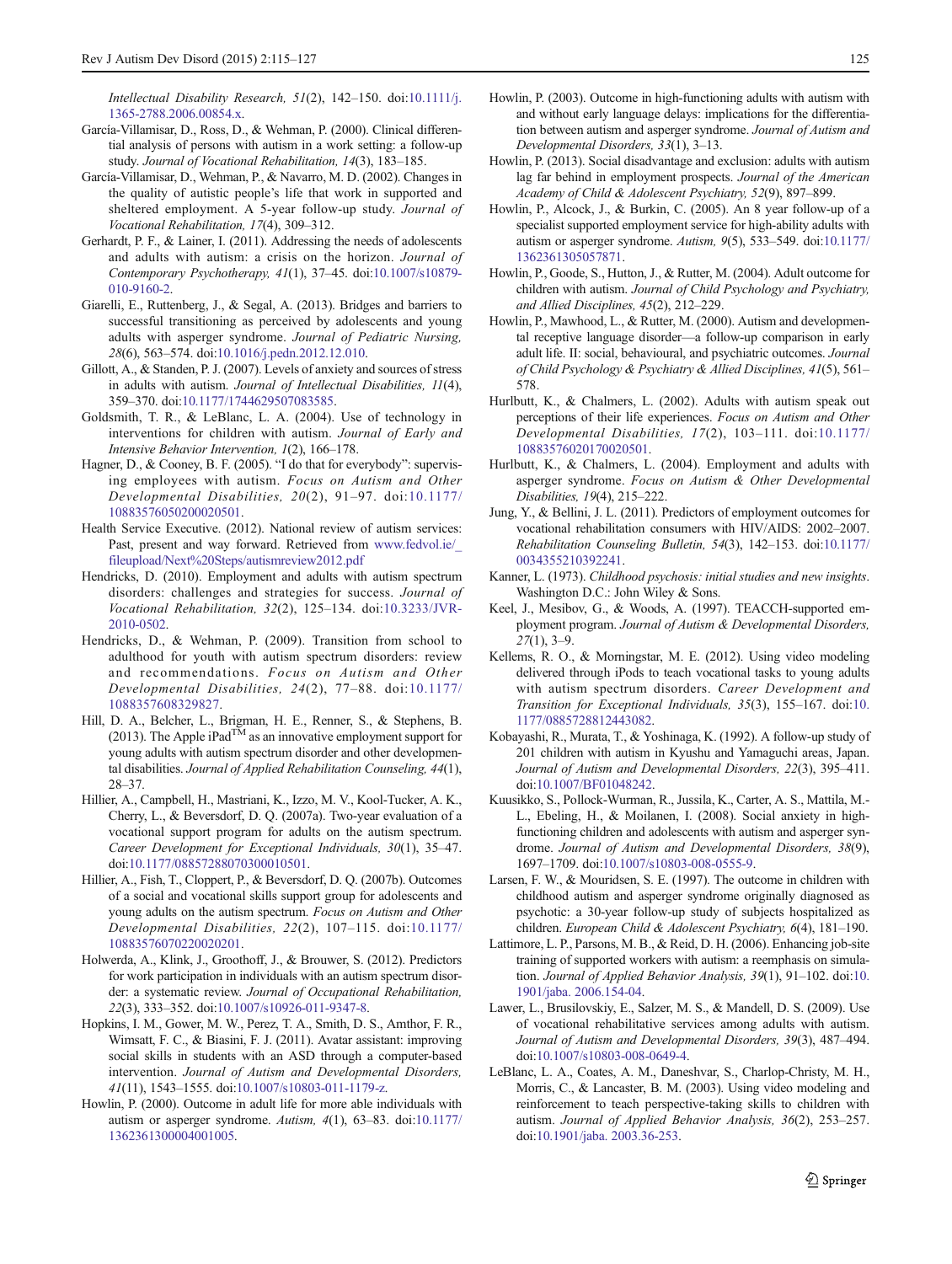- <span id="page-11-0"></span>López, B., & Keenan, L. (2014). Barriers to employment in autism: future challenges to implementing the Adult Autism Strategy. Autism Research Network. Retrieved from [http://www.autismrpphub.org/](http://www.autismrpphub.org/sites/default/files/articles/employment_report.pdf) [sites/default/files/articles/employment\\_report.pdf](http://www.autismrpphub.org/sites/default/files/articles/employment_report.pdf)
- Lotter, V. (1974). Social adjustment and placement of autistic children in Middlesex: a follow-up study. Journal of Autism and Childhood Schizophrenia, 4(1), 11–32. doi[:10.1007/BF02104997](http://dx.doi.org/10.1007/BF02104997).
- LoVullo, S. V., & Matson, J. L. (2009). Comorbid psychopathology in adults with autism spectrum disorders and intellectual disabilities. Research in Developmental Disabilities, 30(6), 1288–1296.
- Lugas, J., Timmons, J., & Smith, F. A. (2010). Vocational rehabilitation services received by youth with autism: are they associated with an employment outcome? Research to Practice Brief, Issue No. 48. Boston, MA: Institute for Community Inclusion, University of Massachusetts Boston.
- Mannion, A., & Leader, G. (2013). Comorbidity in autism spectrum disorder: a literature review. Research in Autism Spectrum Disorders, 7(12), 1595–1616. doi[:10.1016/j.rasd.2013.09.006.](http://dx.doi.org/10.1016/j.rasd.2013.09.006)
- Matson, J. L., Sipes, M., Fodstad, J. C., & Fitzgerald, M. E. (2011). Issues in the management of challenging behaviours of adults with autism spectrum disorder. CNS Drugs, 25(7), 597–606.
- Mavranezouli, I., Megnin-Viggars, O., Cheema, N., Howlin, P., Baron-Cohen, S., & Pilling, S. (2013). The cost-effectiveness of supported employment for adults with autism in the United Kingdom. Autism, 1–10. doi[:10.1177/1362361313505720](http://dx.doi.org/10.1177/1362361313505720).
- Mawhood, L., & Howlin, P. (1999). The outcome of a supported employment scheme for high-functioning adults with autism or asperger syndrome. Autism, 3(3), 229–254. doi[:10.1177/](http://dx.doi.org/10.1177/1362361399003003003) [1362361399003003003.](http://dx.doi.org/10.1177/1362361399003003003)
- McClannahan, L. E., MacDuff, G. S., & Krantz, P. J. (2002). Behavior analysis and intervention for adults with autism. Behavior Modification, 26(1), 9–26. doi[:10.1177/0145445502026001002](http://dx.doi.org/10.1177/0145445502026001002).
- Migliore, A., Butterworth, J., & Zalewska, A. (2014). Trends in vocational rehabilitation services and outcomes of youth with autism: 2006–2010. Rehabilitation Counseling Bulletin, 57(2), 80–89. doi: [10.1177/0034355213493930.](http://dx.doi.org/10.1177/0034355213493930)
- Migliore, A., Timmons, J., Butterworth, J., & Lugas, J. (2012a). Predictors of employment and postsecondary education of youth with autism. Rehabilitation Counseling Bulletin, 55(3), 176–184. doi:[10.1177/0034355212438943.](http://dx.doi.org/10.1177/0034355212438943)
- Migliore, A., & Zalewska, A. (2012). What are the employment experiences of youth with autism after high school? DataNote Series, DataNote 40. Boston, MA: University of Massachusetts Boston, Institute for Community Inclusion. Retrieved from [http://www.](http://www.communityinclusion.org/article.php?article_id=341) [communityinclusion.org/article.php?article\\_id=341](http://www.communityinclusion.org/article.php?article_id=341)
- Müller, E., Schuler, A., Burton, B. A., & Yates, G. B. (2003). Meeting the vocational support needs of individuals with asperger syndrome and other autism spectrum disabilities. Journal of Vocational Rehabilitation, 18(3), 163–175.
- Nesbitt, S. (2000). Why and why not? factors influencing employment for individuals with asperger syndrome. Autism, 4(4), 357–369. doi:[10.](http://dx.doi.org/10.1177/1362361300004004002) [1177/1362361300004004002](http://dx.doi.org/10.1177/1362361300004004002).
- Newman, L., Wagner, M., Cameto, R., Knokey, A.-M., & Shaver, D. (2010). Comparisons across time of the outcomes of youth with disabilities up to 4 years after high school: A report of findings from the National Longitudinal Transition Study (NLTS) and the National Longitudinal Transition Study-2 (NLTS2). NCSER 2010–3008. National Center for Special Education Research. Retrieved from [http://files.eric.ed.gov/](http://files.eric.ed.gov/fulltext/ED512149.pdf) [fulltext/ED512149.pdf](http://files.eric.ed.gov/fulltext/ED512149.pdf)
- Newman, L., Wagner, M., Knokey, A.-M., Marder, C., Nagle, K., Shaver, D., & Wei, X. (2011). The post-high school outcomes of young adults with disabilities up to 8 years after high school: a report from the National Longitudinal Transition Study-2 (NLTS2). NCSER 2011–3005. National Center for Special Education Research. Retrieved from <http://eric.ed.gov/?id=ED524044>
- Nicholas, D. B., Attridge, M., Zwaigenbaum, L., & Clarke, M. (2014). Vocational support approaches in autism spectrum disorder: a synthesis review of the literature. Autism, published online before print. doi:[10.1177/1362361313516548](http://dx.doi.org/10.1177/1362361313516548)
- Parette, P., & Scherer, M. (2004). Assistive technology use and stigma. Education and Training in Developmental Disabilities, 39(3), 217– 226.
- Parsons, L. D. (2006). Using video to teach social skills to secondary students with autism. (cover story). Teaching Exceptional Children, 39(2), 32–38.
- Patterson, A., & Rafferty, A. (2001). Making it to work: towards employment for the young adult with autism. International Journal of Language & Communication Disorders, 36, 475–480.
- Ramdoss, S., Lang, R., Fragale, C., Britt, C., O'Reilly, M., Sigafoos, J., Didden, R., et al. (2012). Use of computer-based interventions to promote daily living skills in individuals with intellectual disabilities: A systematic review. Journal of Developmental and Physical Disabilities, 24(2), 197–215.
- Richards, J. (2012). Examining the exclusion of employees with asperger syndrome from the workplace. Personnel Review, 41(5), 630–646. doi:[10.1108/00483481211249148.](http://dx.doi.org/10.1108/00483481211249148)
- Ridley, J., & Hunter, S. (2006). The development of supported employment in Scotland. Journal of Vocational Rehabilitation, 25(1), 57–68.
- Roux, A. M., Shattuck, P. T., Cooper, B. P., Anderson, K. A., Wagner, M., & Narendorf, S. C. (2013). Postsecondary employment experiences among young adults with an autism spectrum disorder. Journal of the American Academy of Child & Adolescent Psychiatry, 52(9), 931–939. doi[:10.1016/j.jaac.2013.05.019.](http://dx.doi.org/10.1016/j.jaac.2013.05.019)
- Rumsey, J. M., Rapoport, J. L., & Sceery, W. R. (1985). Autistic children as adults: psychiatric, social, and behavioral outcomes. Journal of the American Academy of Child Psychiatry, 24(4), 465–473. doi[:10.](http://dx.doi.org/10.1016/S0002-7138(09)60566-5) [1016/S0002-7138\(09\)60566-5](http://dx.doi.org/10.1016/S0002-7138(09)60566-5).
- Rusch, F. R., & Hughes, C. (1989). Overview of supported employment. Journal of Applied Behavior Analysis, 22(4), 351–363. doi[:10.1901/](http://dx.doi.org/10.1901/jaba.%201989.22-351) [jaba. 1989.22-351.](http://dx.doi.org/10.1901/jaba.%201989.22-351)
- Rutter, M., Greenfeld, D., & Lockyer, L. (1967). A five to 15 year followup study of infantile psychosis II: social and behavioural outcome. The British Journal of Psychiatry, 113(504), 1183–1199. doi:[10.](http://dx.doi.org/10.1192/bjp.113.504.1183) [1192/bjp.113.504.1183.](http://dx.doi.org/10.1192/bjp.113.504.1183)
- Sanford, C., Newman, L., Wagner, M., Cameto, R., Knokey, A.-M., & Shaver, D. (2011). The post-high school outcomes of young adults with disabilities up to 6 years after high school: key findings from the National Longitudinal Transition Study-2 (NLTS2).NCSER 2011–3004. National Center for Special Education Research. Retrieved from [http://files.eric.ed.gov/fulltext/ED523539.pdf.](http://files.eric.ed.gov/fulltext/ED523539.pdf)
- Schall, C. (2010). Positive behavior support: supporting adults with autism spectrum disorders in the workplace. Journal of Vocational Rehabilitation, 32(2), 109–115. doi:[10.3233/JVR-2010-0500.](http://dx.doi.org/10.3233/JVR-2010-0500)
- Schall, C., Wehman, P., & McDonough, J. (2012). Transition from school to work for students with autism spectrum disorders: understanding the process and achieving better outcomes. Pediatric Clinics of North America, 59(1), 189–202. doi[:10.1016/j.pcl.2011.10.009.](http://dx.doi.org/10.1016/j.pcl.2011.10.009)
- Schaller, J., & Yang, N. K. (2005). Competitive employment for people with autism: correlates of successful closure in competitive and supported employment. Rehabilitation Counseling Bulletin, 49(1), 4–16. doi:[10.1177/00343552050490010201](http://dx.doi.org/10.1177/00343552050490010201).
- Schneider, M. (1999). Achieving greater independence through assistive technology, job accommodation and supported employment. Journal of Vocational Rehabilitation, 12, 159–164.
- Shattuck, P. T., Narendorf, S. C., Cooper, B., Sterzing, P. R., Wagner, M., & Taylor, J. L. (2012). Postsecondary education and employment among youth with an autism spectrum disorder. Pediatrics, 129(6), 1042–1049. doi[:10.1542/peds. 2011-2864](http://dx.doi.org/10.1542/peds.%202011-2864).
- Shattuck, P. T., & Roux, A. M. (2014). Commentary on employment supports research. Autism, published online before print. doi:[10.](http://dx.doi.org/10.1177/1362361313518996) [1177/1362361313518996](http://dx.doi.org/10.1177/1362361313518996)